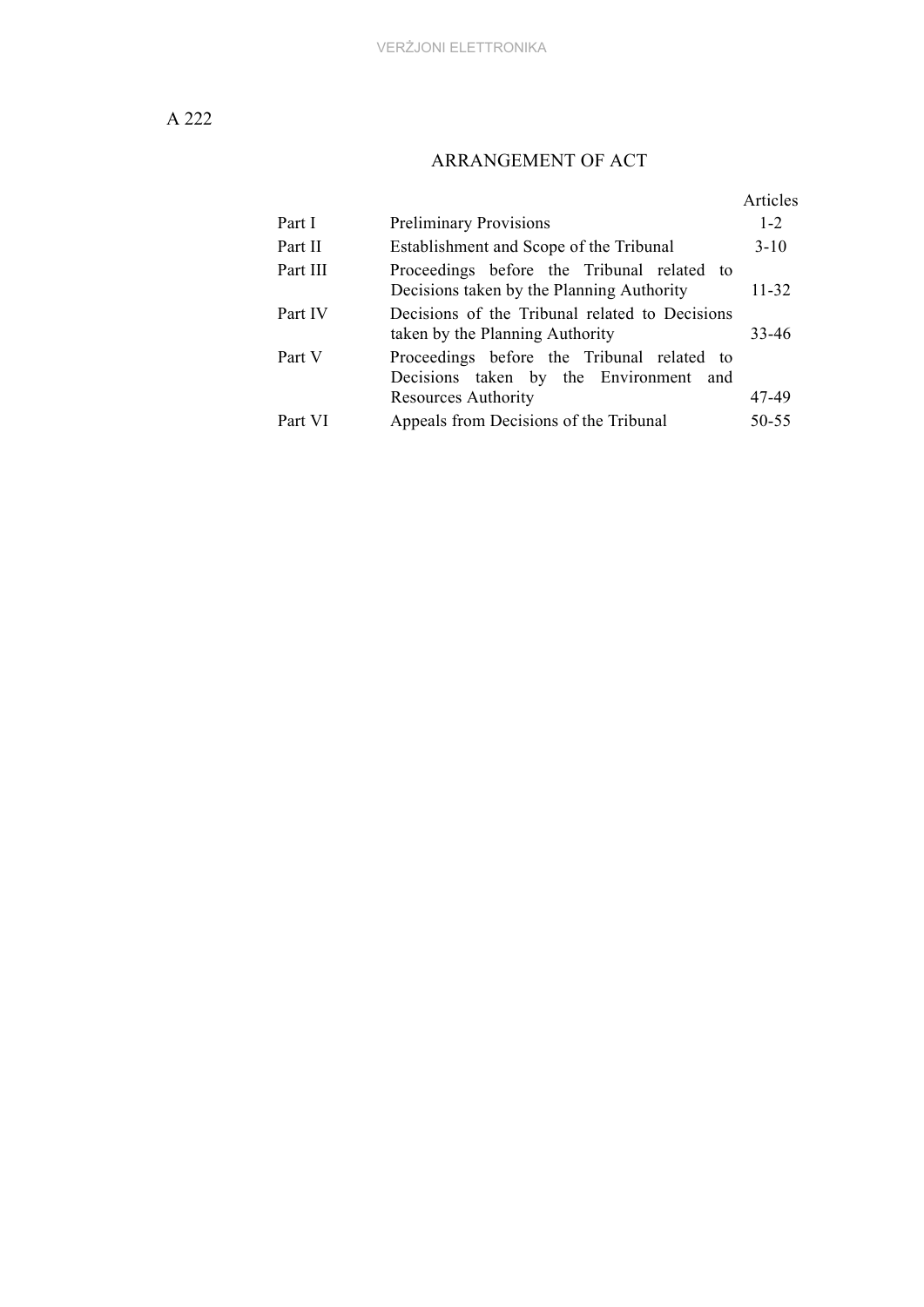I assent.

## **(L.S.) MARIE LOUISE COLEIRO PRECA President**

19th January, 2016

#### **ACT No. V of 2016**

*AN ACT to establish a tribunal for the purpose of reviewing decisions of the Planning Authority and of the Environment and Resources Authority, to provide for the manner in which proceedings of the tribunal are to be conducted, and to provide for appeals from decisions of the tribunal.*

BE IT ENACTED by the President, by and with the advice and consent of the House of Representatives, in this present Parliament assembled, and by the authority of the same as follows:-

#### **PART I Preliminary Provisions**

1. (1) The short title of this Act is the Environment and Short title and Planning Review Tribunal Act, 2016.

commencement.

(2) This Act shall come into force on such date as the Prime Minister may by notice in the Gazette establish, and different dates may be so established for different provisions or different purposes of this Act.

**2.** (1) In this Act, unless the context otherwise requires, Interpretation. the following expressions have the meaning hereby assigned to them:

"Chairperson" means any Chairperson of the Environment and Planning Review Tribunal appointed in terms of this Act;

"development permission" has the same meaning as assigned to it in the Development Planning Act, 2016;

"Environment and Resources Authority" has the same meaning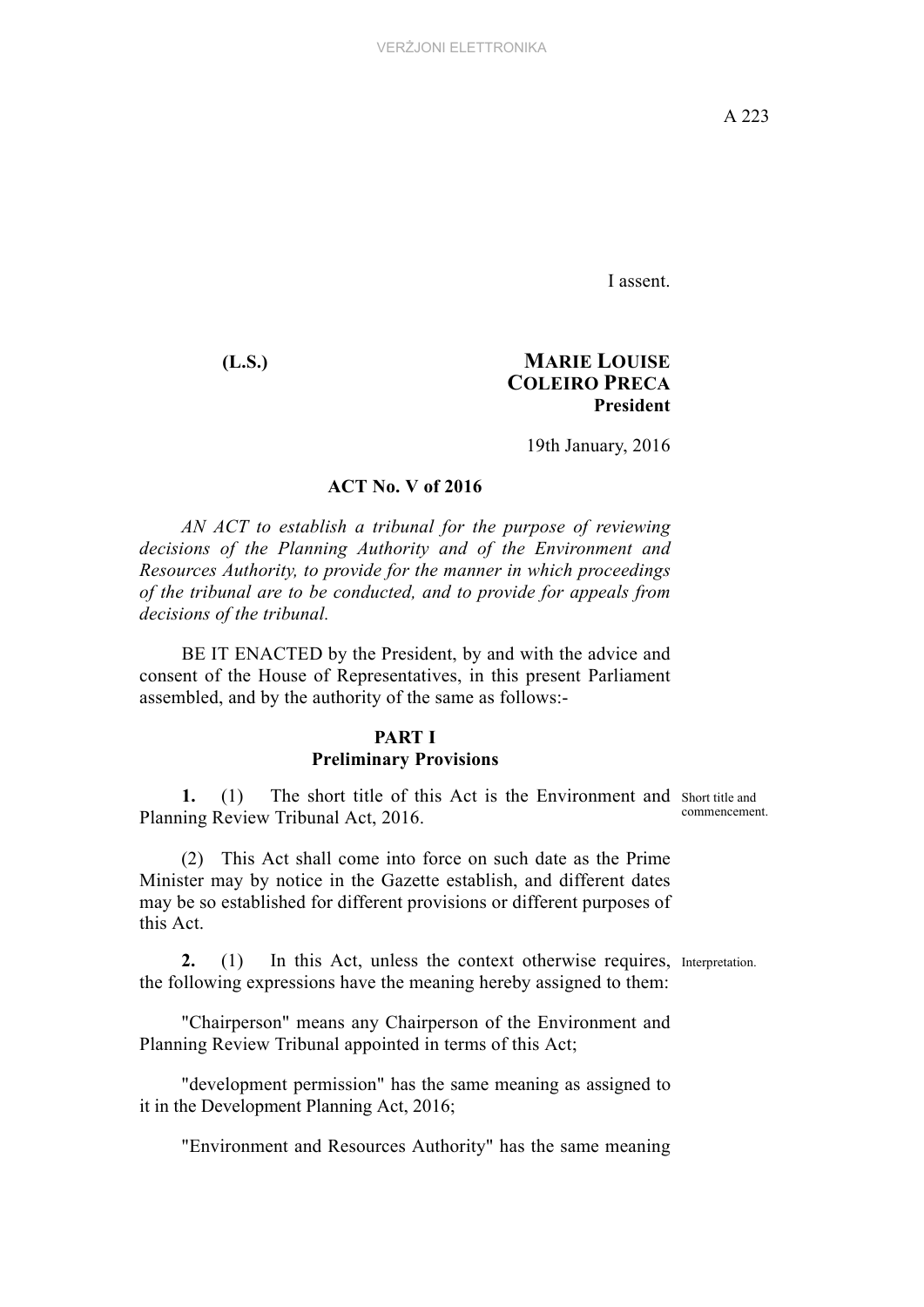A 224 as assigned to it in the Environment Protection Act, 2016; Cap. 492. "Environmental NGOs" means non-governmental organizations promoting environmental protection and which are registered under the Voluntary Organisations Act; L.N. 514 of 2010. "external consultee" has the same meaning as assigned to it in regulation 2 of the Development Planning (Procedure for Applications and their Determination) Regulations, 2010 or any other regulations which may from time to time succeed the said regulations; "Government" means the Government of Malta; "person" includes an association or body of persons, whether registered as a legal person or not; "Planning Authority" has the same meaning assigned to the term "Authority" in article 2 of the Development Planning Act, 2016; "recommendation" means the reply lodged by an external consultee which may either indicate a no objection to an application, or an approval of the application subject to conditions indicated by the external consultee or that the application is objectionable for reasons indicated by the external consultee; "Secretary" means the Secretary to the Environment and Planning Review Tribunal; "Tribunal" means the Environment and Planning Review Tribunal. Cap. 445. (2) The provisions of this Act shall be without prejudice to the provisions of the Cultural Heritage Act and in particular they shall not affect the powers of the Superintendent of Cultural Heritage under that Act and the exercise of the Special Powers of the State under Part VII of the said Act. **PART II Establishment and Scope of the Tribunal**  The Environment and Planning Review Tribunal. **3.** There shall be set up in accordance with the provisions of this Act, an independent and impartial tribunal, to be known as the Environment and Planning Review Tribunal, for the purpose of reviewing the decisions of the Planning Authority and the decisions of the Environment and Resources Authority, referred to it in

> accordance with this Act or any other law, and for the purpose of exercising any other jurisdiction and function conferred on the Tribunal by or under this or any other law, whether before or after the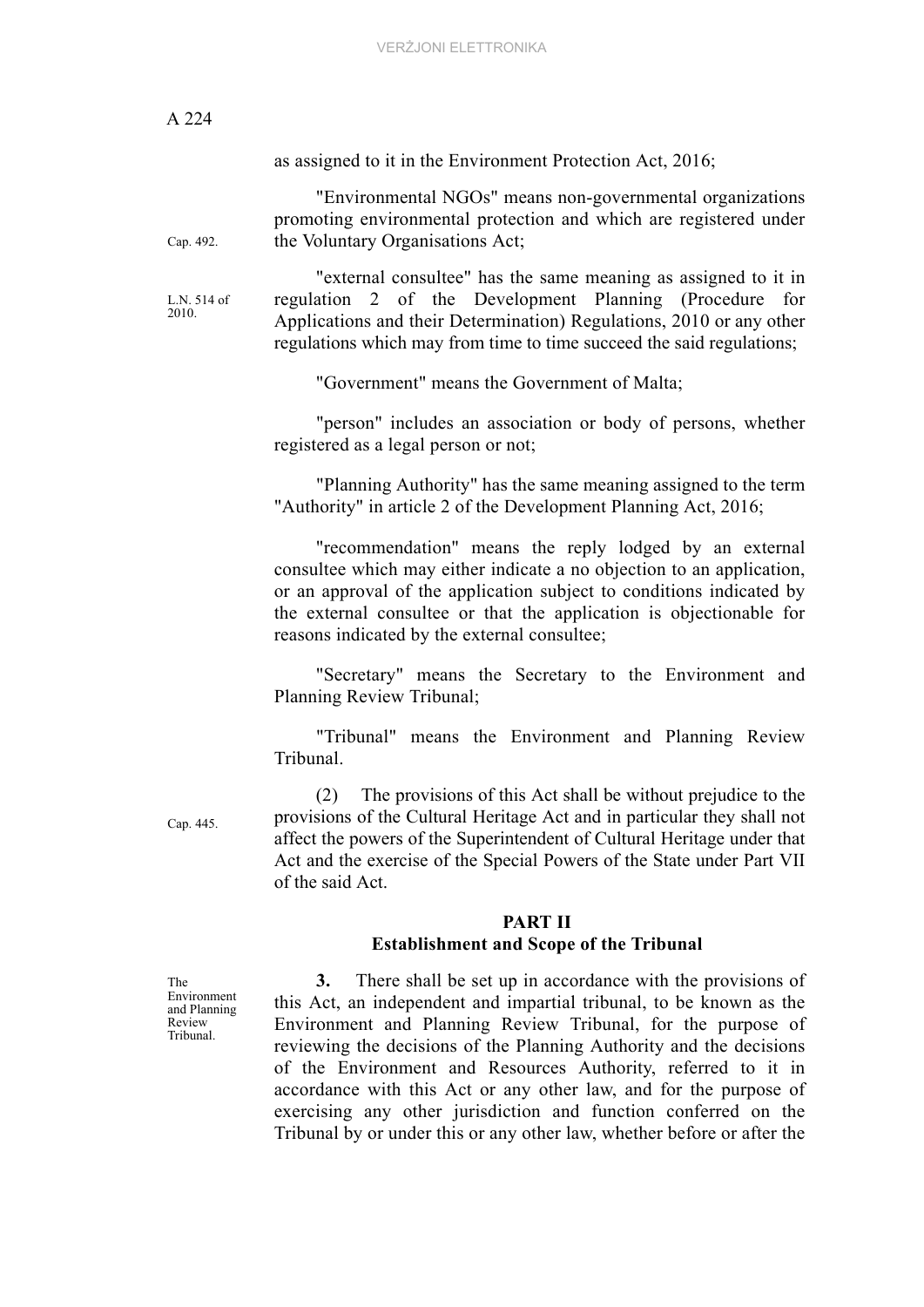coming into force of this Act.

4. (1) The Prime Minister may by order establish panels of Composition of the Tribunal, and may designate the categories of cases to be assigned to each panel and may by subsequent order amend, revoke or substitute such order.

(2) Each panel shall consist of three members, with two of its members being well versed in development planning and environmental matters and the other member an advocate who shall have practised the profession of advocate for at least four years.

(3) Each panel shall have a Chairperson, who shall preside over the panel, and a deputy Chairperson. In the absence of the Chairperson for a valid reason, the deputy Chairperson shall perform the functions of Chairperson.

(4) All members sitting on each panel, including the Chairperson and the deputy Chairperson, shall be appointed by the President acting on the advice of the Prime Minister.

(5) The Secretary to the Tribunal shall establish the case list of each panel, having regard to the pending case load assigned before each panel.

hearing an appeal in terms of article 734 of the Code of Organization Cap. 12. (6) A member of the Tribunal shall be disqualified from and Civil Procedure and in any such case, such member shall be substituted by another person appointed by the Secretary for the purpose from amongst the members of the other panel or panels or if no such member can be chosen, by another person duly qualified to sit on the Tribunal, appointed for the purpose by the Prime Minister.

(7) The members of the Tribunal shall hold office for a term of five years. They shall not be eligible for reappointment for a subsequent term.

(8) In the exercise of their functions under this Act, the Chairperson and the members of the Tribunal shall not be subject to the control or direction of any other person or authority, and may only be removed from office by the President acting on the advice of the Prime Minister, for the reasons of proved inability to perform functions of their office (whether arising from infirmity of body or mind or any other cause), proved misbehaviour, gross negligence or for a just cause.

**5.** (1) The Tribunal shall have an administrative secretariat Secretariat of independent from any authority, consisting of a Secretary and such

the Tribunal.

the Tribunal.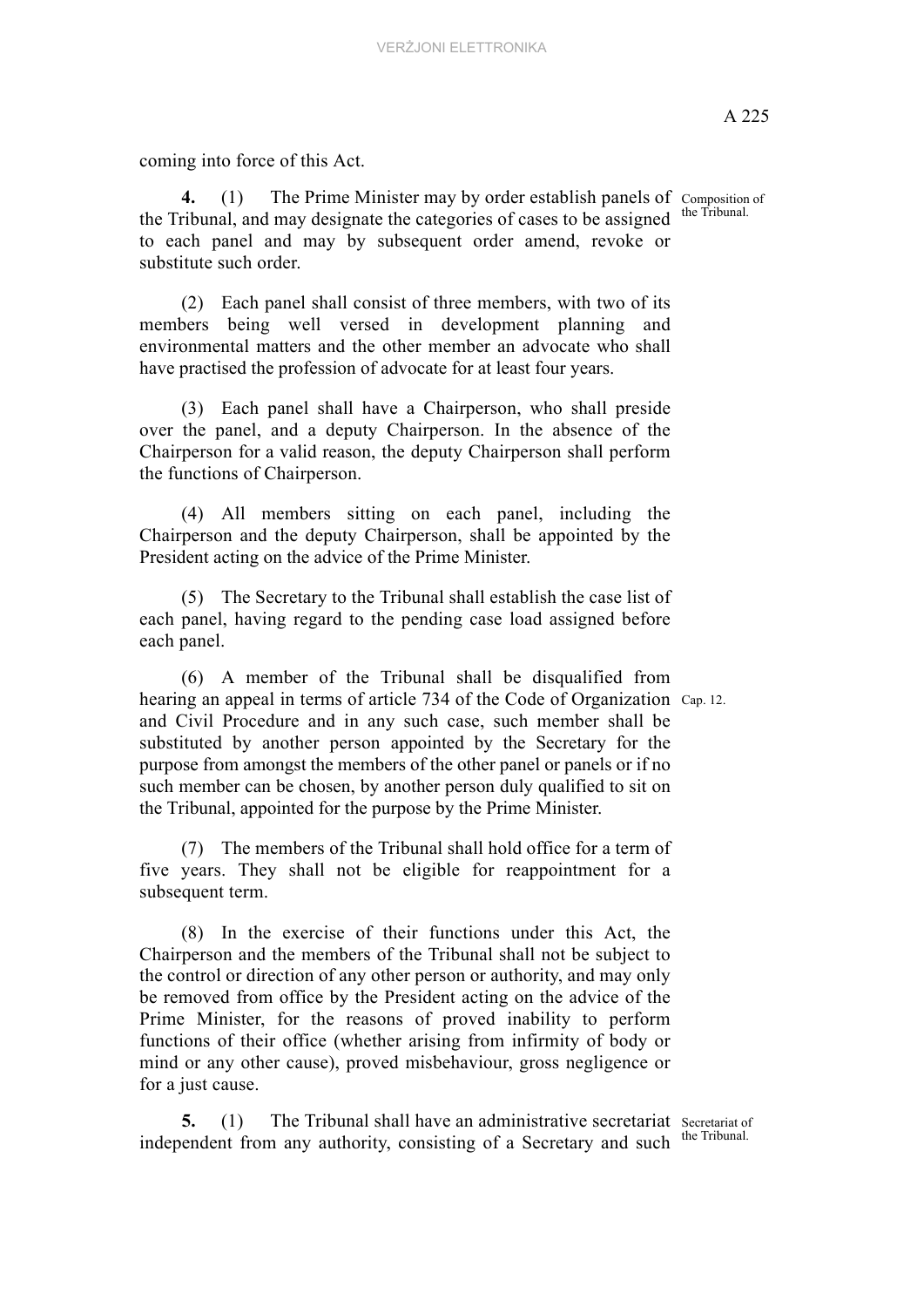other officers or employees as may be necessary for a prompt and efficient management of administrative matters within the Tribunal's functions.

(2) The Secretary and the administrative secretariat shall be appointed by the Prime Minister.

(3) The expenses incurred in connection with the administration of the Tribunal, including the payment of the honorarium to the Chairperson and members of the Tribunal and the salary of the Tribunal's Secretary and the Tribunal's staff, shall be paid out of the Consolidated Fund without the necessity of any further appropriation.

(4) The Secretary shall perform any duty which may be incumbent upon him under this Act or any rules made thereunder.

Sittings of the Tribunal.

**6.** (1) The Tribunal shall hold sittings in Malta and, or Gozo, at such regular intervals as may be necessary to expedite its business.

(2) The Tribunal shall hold its sittings at any place indicated by the Prime Minister.

(3) The sittings of the Tribunal shall be open to the public, subject to the power of the Tribunal to exclude any member of the public, if it deems it necessary so to do for the maintenance of order.

Registry of the Tribunal.

**7.** (1) There shall be a registry of the Tribunal.

(2) The Prime Minister shall by regulations establish the functions of the Registry of the Tribunal and by the same regulations may also appoint such officers as may be necessary for the operation of the said Registry. All the records of the Tribunal shall be filed in the Registry referred to in this sub-article.

(3) The registry shall be situated at any place indicated by the Prime Minister.

(4) The Secretary to the Tribunal shall be responsible for the running of the Registry.

Oath of Office of members of the Tribunal.

**8.** (1) A member of the Tribunal shall upon appointment take the following oath before the Attorney General:

"I ...................................... (add name and surname) having been appointed to be a Member for the purposes of the Environment and Planning Review Tribunal Act, do swear that I

A 226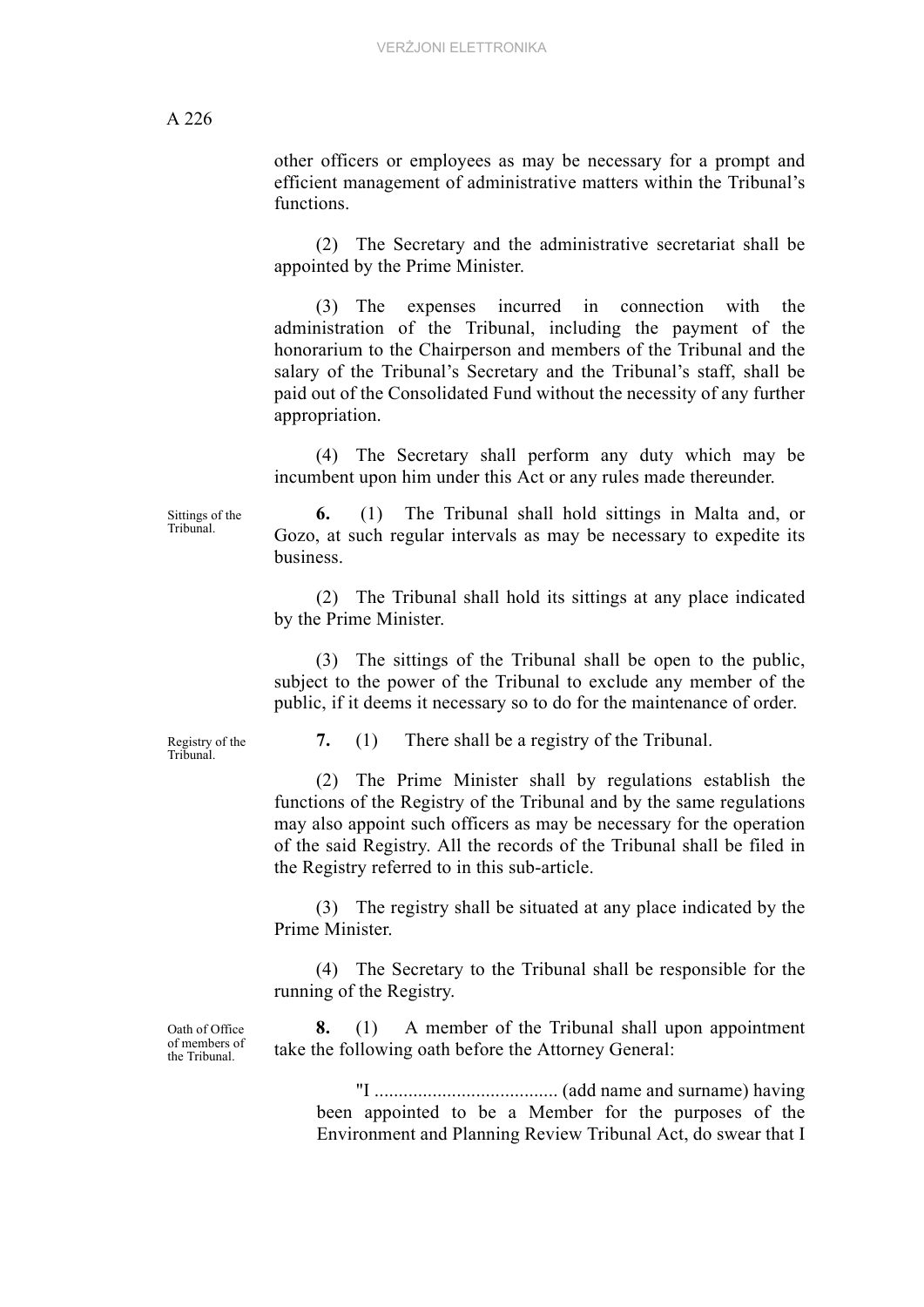will faithfully, fully, impartially and to the best of my ability discharge the trust and perform the duties devolving upon me by virtue of the said appointment. So help me God".

(2) The said oath shall be signed by the member of the Tribunal and the Attorney General. It shall be deposited with the Tribunal's Secretary.

**9.** (1) In its relations with the public, the Tribunal shall Principles of adhere to and apply the principles of good administrative behaviour.

good administrative behaviour.

(2) The principles of good administrative behaviour include the following:

(a) the Tribunal shall respect the parties' right to a fair hearing, including the principles of natural justice, namely:

- (i) *nemo judex in causa sua*, and
- (ii) *audi et alteram partem*;

 (b) the time within which the Tribunal shall take its decisions shall be reasonable depending on the circumstances of each case. The decision shall be delivered as soon as possible and for this purpose the tribunal shall deliver a single decision about all matters involved in an appeal before it whether they are of a preliminary, substantive or procedural nature;

(c) the Tribunal shall ensure that there shall be procedural equality between the parties to the proceedings. Each party shall be given an opportunity to present its case, whether in writing, or orally, or both, without being placed at a disadvantage;

(d) the Tribunal shall ensure that the Planning Authority makes available to the parties to the proceedings, the documents and information relevant to the appeal;

(e) proceedings before the Tribunal shall be adversarial in nature. All evidence admitted to the tribunal shall, in principle, be made available to the parties with a view to adversarial argument;

(f) the Tribunal shall be in a position to examine all of the factual and legal issues relevant to the appeal presented by the parties in terms of the applicable law;

(g) save as otherwise provided by law, the proceedings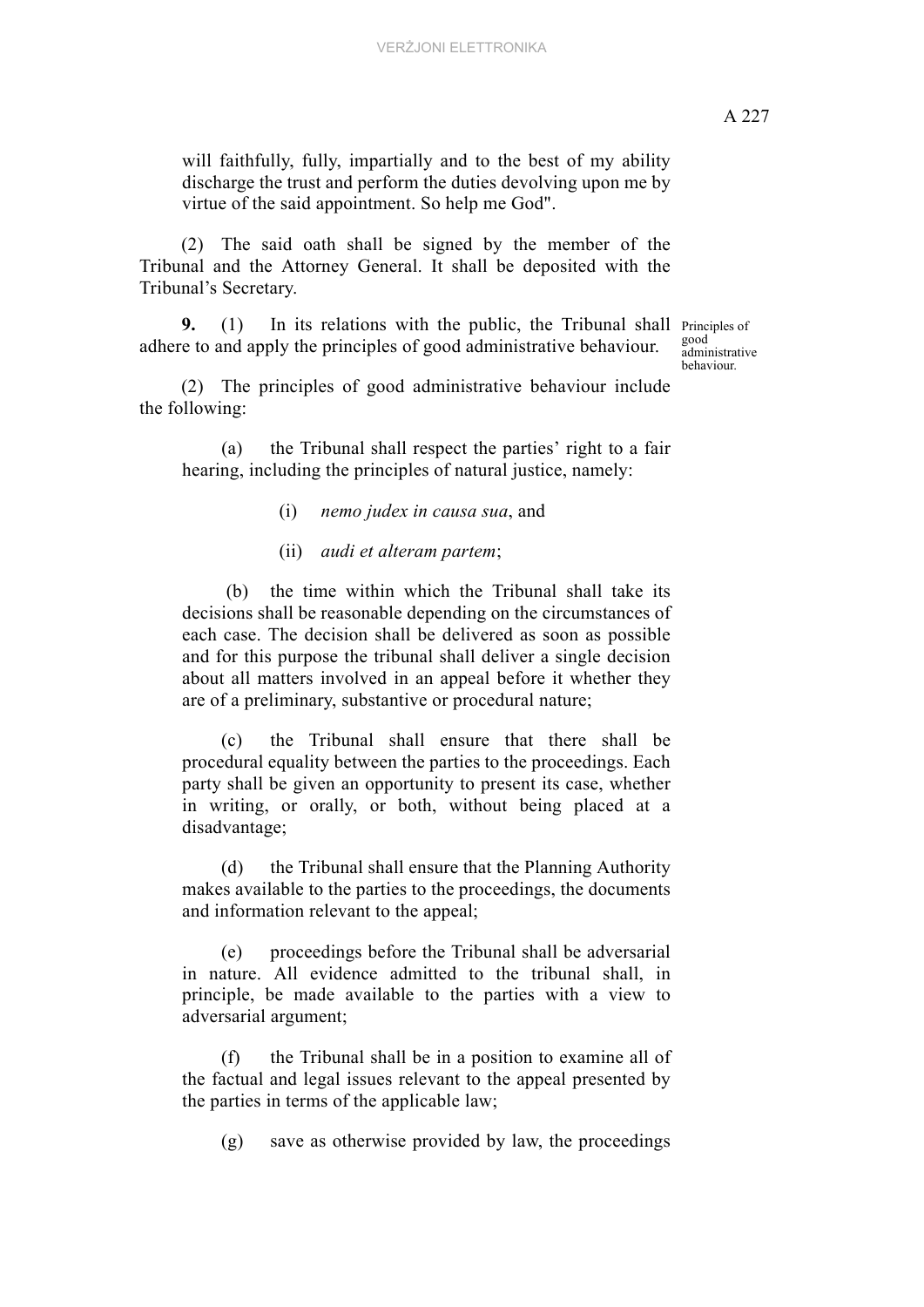Power of the Prime Minister to make regulations.

before the Tribunal shall be open to the public;

(h) the Tribunal shall indicate, with sufficient clarity, the grounds on which it bases its decisions. It shall not be necessary for the Tribunal to deal with every plea raised, provided that where a plea would, if accepted, be decisive for the outcome of the appeal, such a plea shall require a specific and express consideration.

**10.** The Prime Minister may make regulations to implement and to give better effect to the provisions of this Act and may, without prejudice to the generality of the foregoing:

(a) establish the date of entry into force of any provision of this Act;

(b) set out the procedure before the Tribunal;

(c) set out the procedure in appeals from the decisions of the Tribunal;

(d) establish the forms that are to be used in proceedings before the Tribunal;

(e) establish the forms that are to be used in proceedings in appeals from the decisions of the Tribunal;

(f) establish rates and tariffs relating to proceedings before the Tribunal;

(g) establish the fees that may be due to the Registry of the Tribunal;

(h) set out the duties of the Secretary to the Tribunal;

Cap. 12. (i) establish which provisions of the Code of Organization and Civil Procedure, if any, not mentioned in this Act, are to apply to the procedure before the Tribunal;

> (j) prescribe anything that may or is to be prescribed in accordance with this Act;

> (k) make such amendments, alterations, deletions, repeals, corrections, changes and modifications to any laws or subsidiary legislation for the purpose of bringing such primary law or subsidiary law in conformity with the provisions of this Act.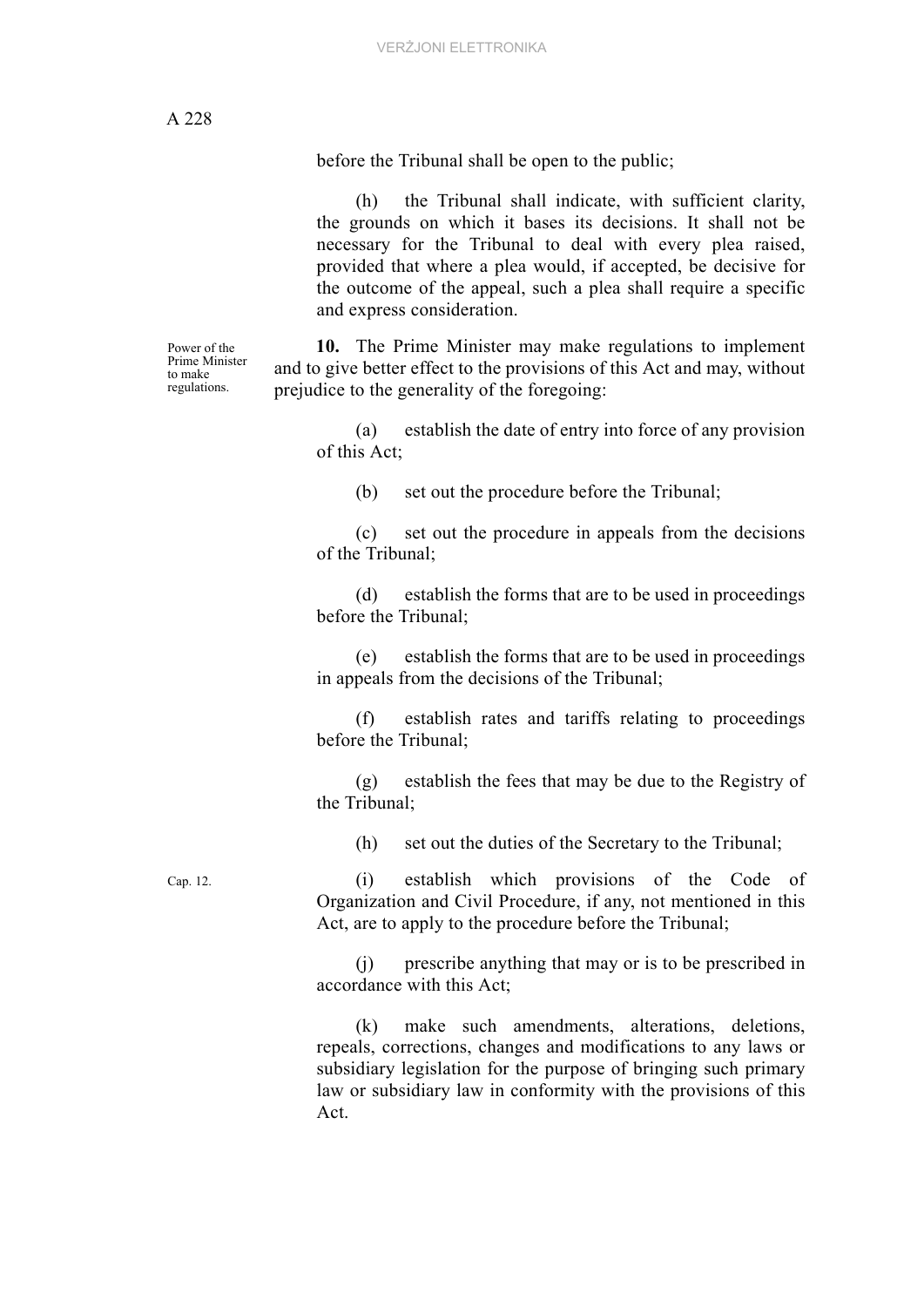#### **PART III Proceedings before the Tribunal related to Decisions taken by the Planning Authority**

**11.** (1) Subject to the provisions of the Development Jurisdiction. Planning Act, 2016, the Tribunal shall have jurisdiction to:

(a) hear and determine all appeals made by the applicant from a decision taken following an application:

(i) for a development permission;

(ii) for a permission under a development notification order;

(iii) for a permission under a regularisation process;

(iv) for a change in alignment under a planning control application;

(v) for a permission for a project of common interest (PCI);

(vi) for registration by the Registration Board;

(b) hear and determine all appeals made by the applicant from a decision taken following a request for screening of a proposed development, whereby in same decision:

(i) additional submissions, studies, assessments and documentation are requested; and, or

(ii) fees and, or contributions are required to be paid to the Planning Authority before the submission, on the submission or during the processing of the application and the applicant does not agree with the amount of the fees and, or contributions;

(c) hear and determine all appeals made by any person:

(i) aggrieved by a notice issued under the provisions of Part IX of the Development Planning Act, 2016;

(ii) aggrieved by a decision in relation to scheduling and conservation orders;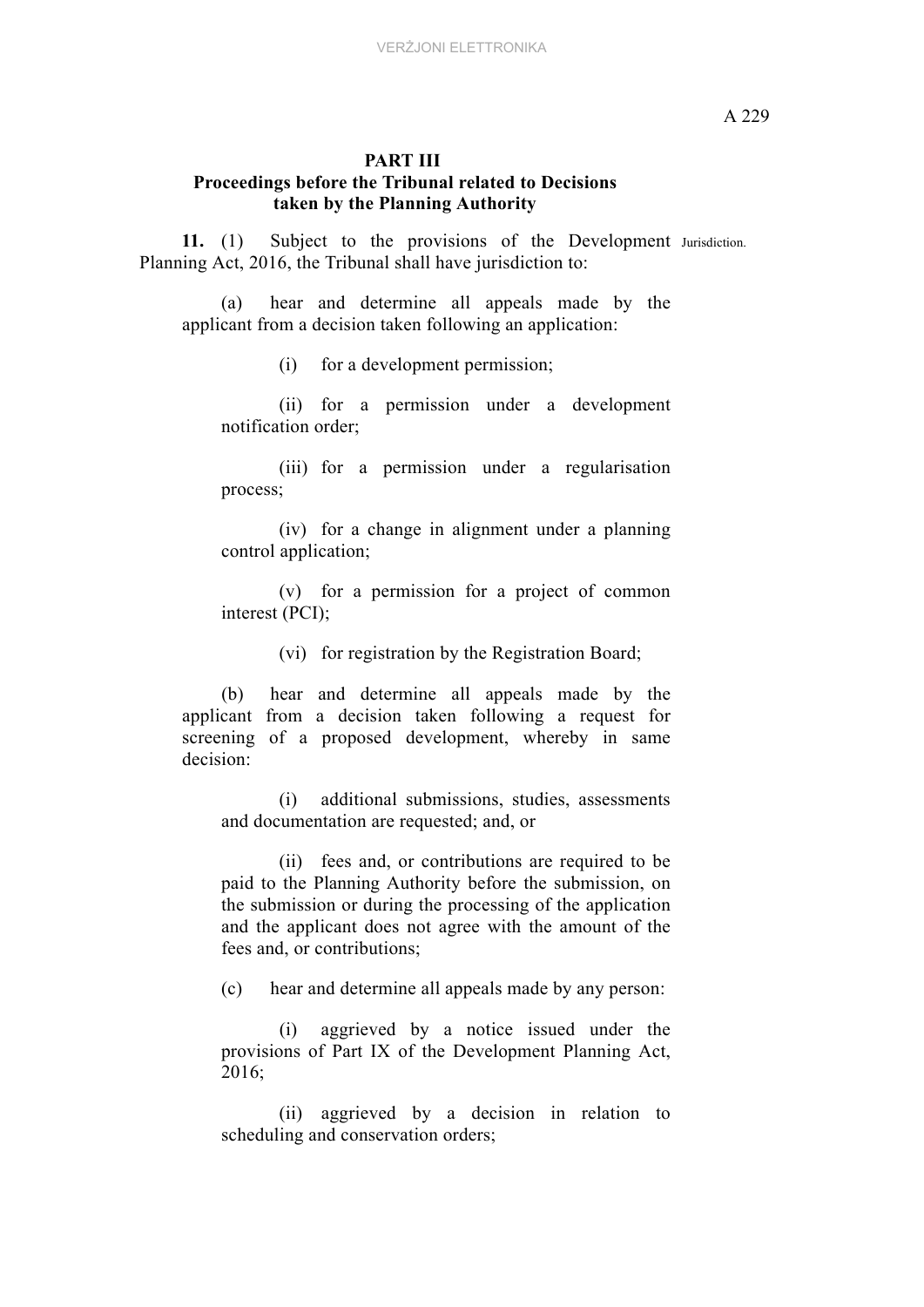(iii) aggrieved by a decision on a request for modification or revocation of permission;

(d) hear and determine all appeals made by any person or institution or any department or agency of Government, having a direct interest and aggrieved by any decision, ruling or direction in relation to Building Regulations and Building Control Regulations, even where such a decision, ruling or direction does not emanate from a development application process;

(e) hear and determine all appeals made by an interested third party who had submitted written representations as established by the Planning Authority in terms of article 71(6) of the Development Planning Act, 2016:

 (i) from a decision on an application for development permission;

(ii) from a decision on a planning control application relating to a change in alignment;

(iii) from a decision on scheduling and conservation orders:

Provided that -

(i) the Attorney General on behalf of the Government; and

(ii) any department, agency, authority or other body corporate wholly owned by the Government, not being an external consultee which had been consulted and had not objected;

shall always be deemed for all intents and purposes of law to be an interested third party notwithstanding that it shall not have submitted representations in writing:

Provided that all persons having sufficient interest shall have access to a review procedure before the Tribunal to challenge the substantive or procedural legality of any decision, act or omission relating to a development or an installation which is subject to an environmental impact assessment (EIA) or an integrated pollution prevention and control (IPPC) permit:

Provided further that the Planning Authority shall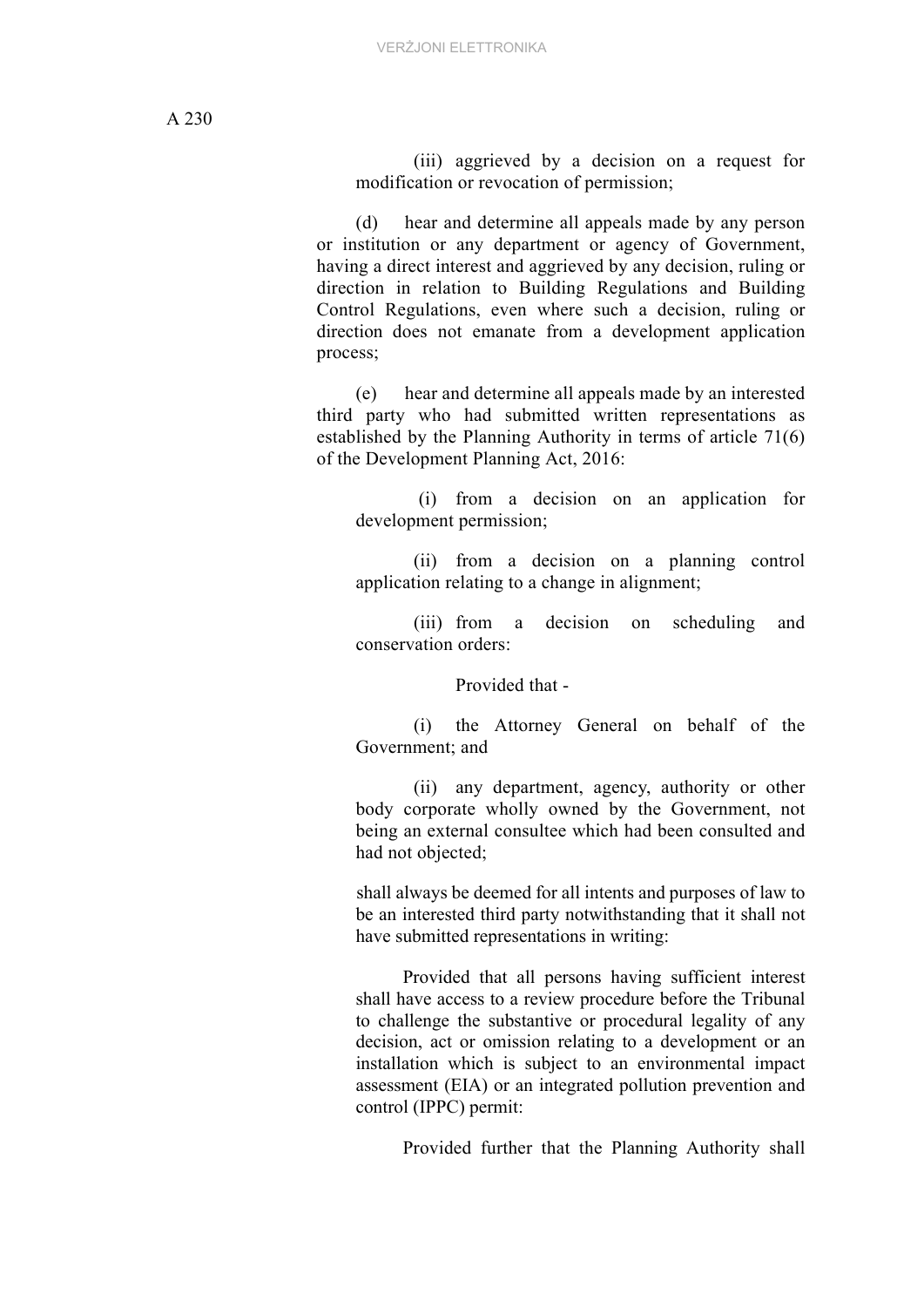not be construed as an interested third party for the purposes of this paragraph;

(f) hear and determine all appeals made by external consultees from a decision taken following an application:

(i) for a development permission;

(ii) for a change in alignment following a planning control application;

(iii) for a permission for projects of common interest (PCI):

Provided that such an appeal may only be lodged by an external consultee which had lodged its recommendation to the Planning Authority and in its recommendation it had either indicated that the application may be approved subject to those conditions indicated by the external consultee, or that the application is objectionable for reasons indicated by the external consultee:

Provided further that an external consultee shall always have the right to lodge an appeal when it has not been consulted or when the procedure does not require its consultation;

(g) hear and determine requests for suspension in terms of article 33;

(h) exercise such functions as are assigned to it under the provisions of this Act.

(2) The Prime Minister may order that any other decision of the Planning Authority shall be subject to the jurisdiction of the Tribunal.

(3) An appeal to the Tribunal may be filed on any ground including:

(a) that a material error as to the facts has been made;

(b) that there was a material procedural error;

(c) that an error of law has been made.

12. The provisions of articles 21, 22 and 23 of the Code of Proceedings. Cap. 12.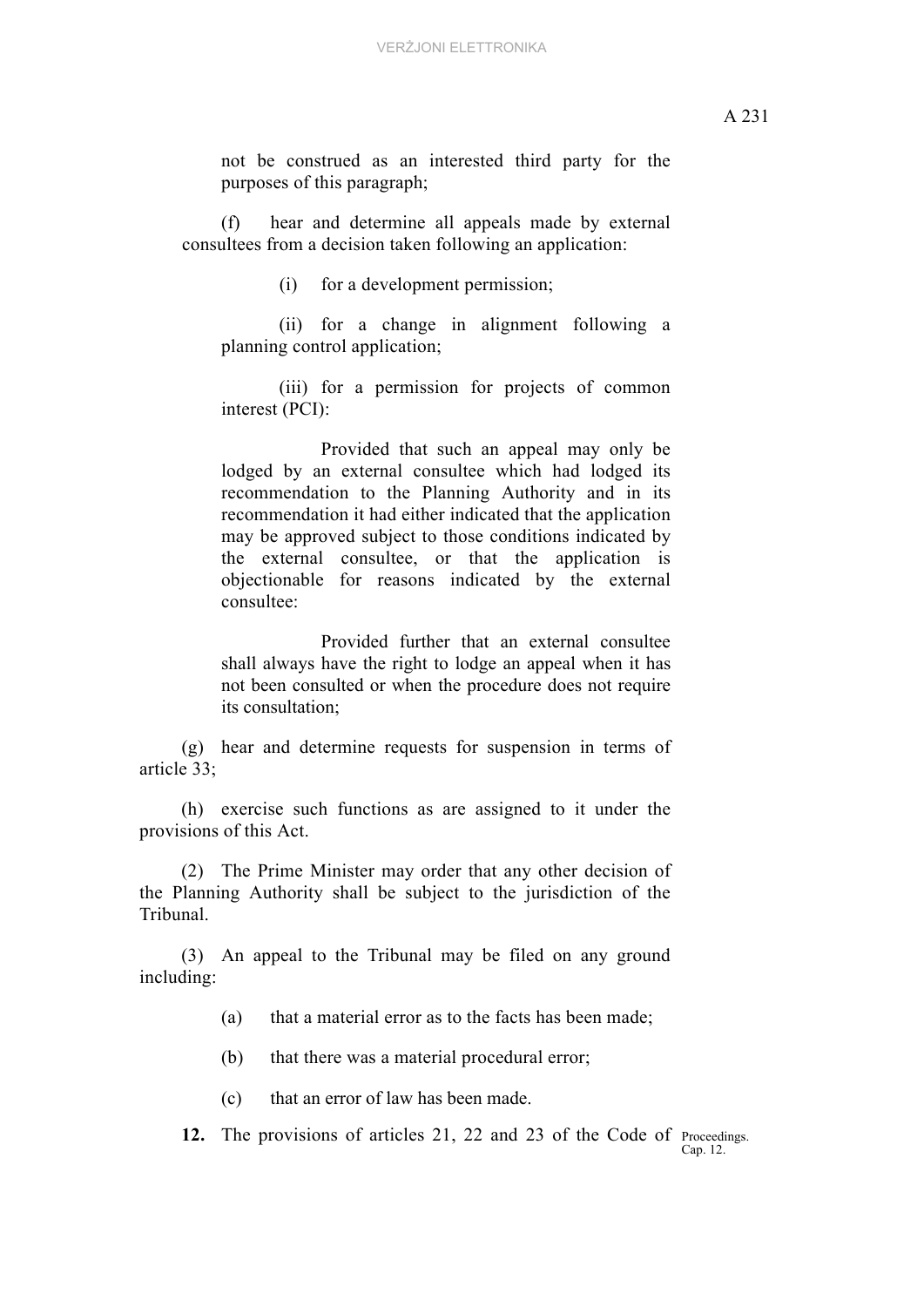lodging of appeals.

Organization and Civil Procedure shall apply to all proceedings before the Tribunal.

Time-frames for **13.** (1) Unless otherwise provided under any provision of this Act, an appeal shall be lodged before the Tribunal within thirty days from date of publication of the decision on the Department of Information website by the Planning Authority:

> Provided that appeals from decisions which do not need to be published shall be lodged before the Tribunal within thirty days from date of notification of the decision.

> (2) If an appeal has been lodged with the Tribunal by any party other than the applicant in accordance with the provisions of article 77(3) of the Development Planning Act, 2016, and the applicant submits a request for reconsideration in accordance with the provisions of the Development Planning (Procedure for Applications and their Determination) Regulations, 2010 or any other regulations which may from time to time succeed the said regulations, the proceedings before the Tribunal shall be suspended until the request for the reconsideration has been determined and a copy of the decision has been submitted to the Tribunal by the Planning Authority, and any time periods established under the provisions of this Act in relation to the proceedings before the Tribunal shall commence from the date of receipt by the Tribunal of the decision on the request for reconsideration:

> Provided that any party other than the applicant who had lodged his appeal as above-stated, shall within a period of thirty days from notification of the decision on the request for reconsideration, amend his appeal or make further submissions to the Tribunal, if he deems it necessary.

> (3) Any person who feels aggrieved by a notice served on him may lodge an appeal against it before the Tribunal within fifteen days from the service of the notice or within fifteen days from the publication of the said notice on the Department of Information website, should the Planning Authority deem fit to make such a publication.

> **14.** All appeal proceedings before the Tribunal shall be conducted in a timely manner, without undue delay, and shall not be prohibitively expensive.

> **15.** An appeal from a decision of the Planning Authority shall be in the form of an application, and shall:

> > (a) make reference to the Planning Authority's decision

Proceedings to be conducted in a timely manner.

Contents of application for appeal.

L.N. 514 of 2010.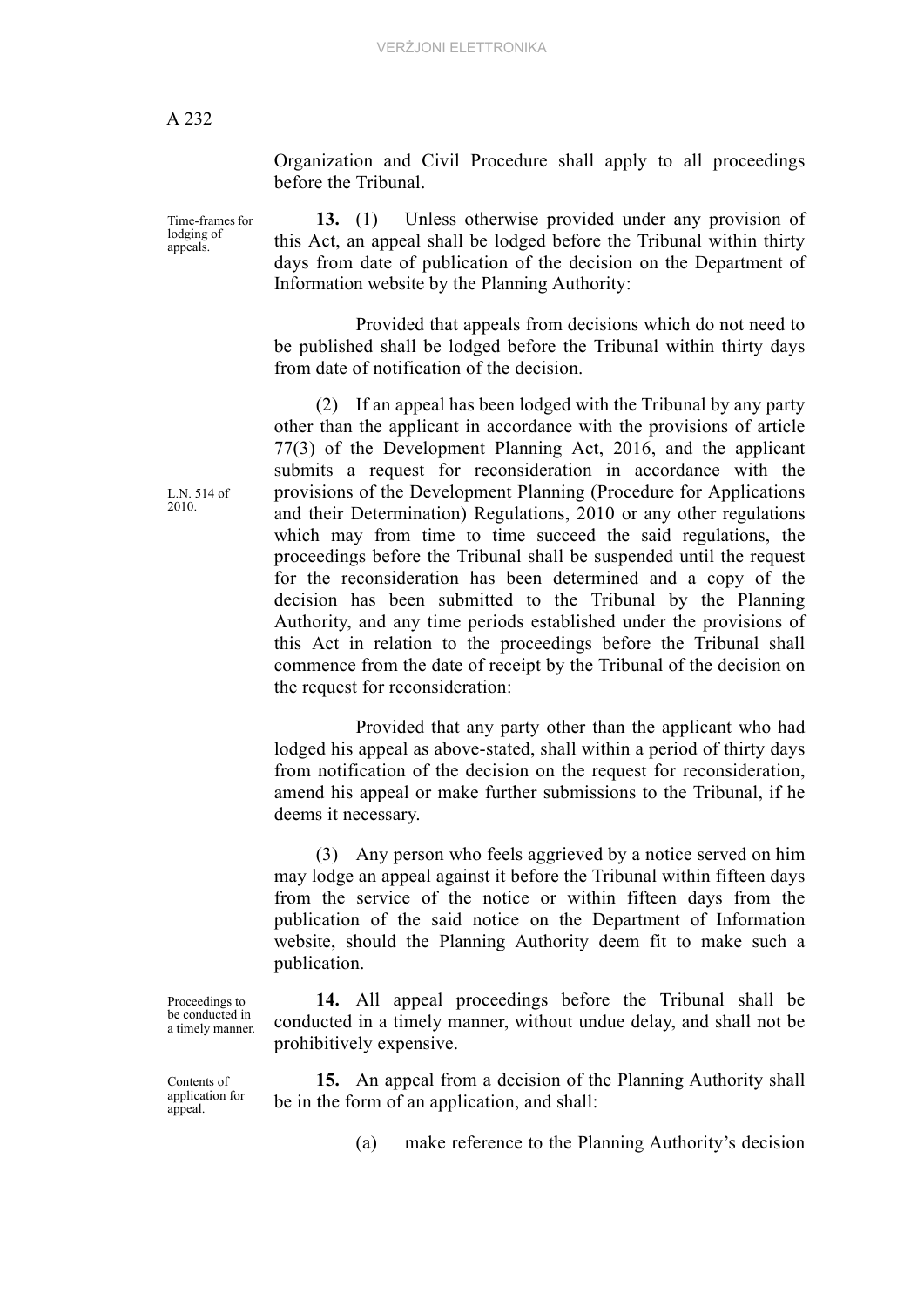(b) distinctly state the heads of the decision complained of under different headings, together with reasons under each heading for which the appeal is entered;

(c) state specifically the manner in which it is desired that the decision be varied under each heading; and

(d) also include all documentation which is relevant for the grounds of appeal.

16. An appeal from an enforcement notice or other notice shall Appeal from an also include a copy of the enforcement notice or other notice being  $\frac{\text{entorement}}{\text{notice or other}}$ appealed from.

17. (1) All parties to an appeal shall, if they require Indication of witnesses, together with the appeal or any reply to an appeal, indicate  $\frac{\text{witnesses in the}}{\text{application for}}$ the names and addresses of the witnesses they intend to produce in appeal. evidence, and state in respect of each one of them the facts they intend to establish through their evidence.

(2) The Tribunal shall be empowered to summon witnesses and administer the oath to any person appearing before it.

**18.** The parties to the appeal may be represented by an agent Representation. before the Tribunal.

19. Subject to the provisions of article 33 of the Development Request to view Authority files. Planning Act, 2016, all parties to an appeal may submit a request to the Tribunal to view the Planning Authority files at any time before the sitting of the Tribunal.

20. A copy of the appeal application and the ancillary Notification of documentation shall forthwith be communicated to the Planning  $\frac{\text{application to the}}{\text{appeal to the}}$ Authority within five working days from when the Secretary has Authority. allocated the case to be heard by a specific panel. The Planning Authority shall file its reply within twenty days of service upon it. The reply shall, in all cases, be limited to the reasons for refusal or the conditions imposed by the Planning Authority and any other issues raised by the appellant. The Planning Authority shall produce any documentation it deems necessary unless contained in the relative Planning Authority file or files. The Planning Authority's reply and all documentation shall forthwith be communicated to the appellant.

21. A registered third party in terms of article  $71(6)$  of the Notification of that an appeal has been filed and he may request the Secretary of the register Development Planning Act, 2016, shall be informed by the Tribunal Tribunal to register him as an interested third party in such an appeal,

enforcement notice.

witnesses in the

application for

application for appeal to registered third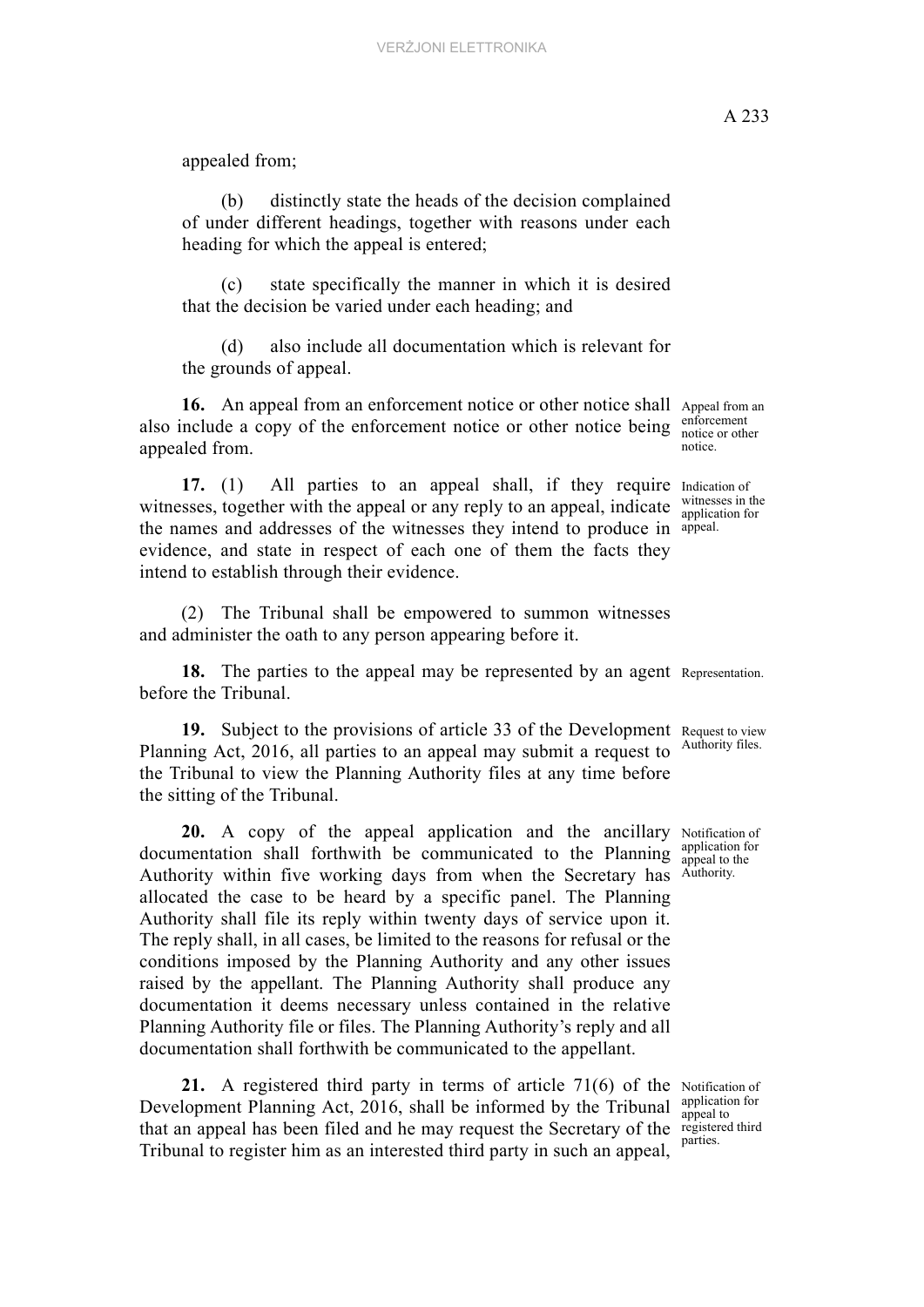within five working days from such notification. Such an interested third party shall have a right to address the Tribunal and may be requested by the parties to the appeal to give evidence in the appeal proceedings. Unless the Tribunal decides otherwise, such an interested third party may be present during all sittings of the Tribunal. However he may not attend site inspections where the Tribunal enters upon the property of the appellant, if the appellant objects to the presence of such an interested third party entering upon his property. Such an interested third party shall have a right to be given a copy of the Tribunal's decision with regard to those appeal proceedings for which he has been registered with the Secretary of the Tribunal:

Provided that the above procedure is also applicable to those external consultees who made their recommendations in terms of regulation 8 of the Development Planning (Procedure for Applications and their Determination) Regulations, 2010 or any other regulations which may from time to time succeed the said regulations, which external consultees will however have the right to attend site inspections.

**22.** (1) When an appeal has been lodged by an interested third party in terms of this Act, such a person need not prove that he has an interest in that appeal in terms of the doctrine of juridical interest, which doctrine shall not apply to such proceedings, but such a person shall submit reasoned grounds based on environmental and, or planning considerations to justify his appeal.

(2) The provisions of article 21 shall *mutatis mutandis* apply in favour of the applicant:

Provided that when such an appeal is lodged, the applicant shall be informed by the Tribunal that an appeal has been filed and he may participate in such proceedings.

**23.** (1) The Tribunal shall, within two months from the lodging of the appeal application, except in the instances where the appeal is accompanied by a request for suspension of the execution of a permission, appoint the day and hour and hold the first hearing for the parties to appear before it, in order to show cause why the claims, pleas and witnesses contained in their respective application and reply should be allowed. The Tribunal shall, on the same day and at the hour appointed for the first hearing of the appeal, decide which witnesses, listed in the application for appeal and reply to the appeal, it deems relevant for the purpose of giving evidence:

L.N. 514 of 2010.

Appeals by registered interested third parties.

First hearing of the appeal.

A 234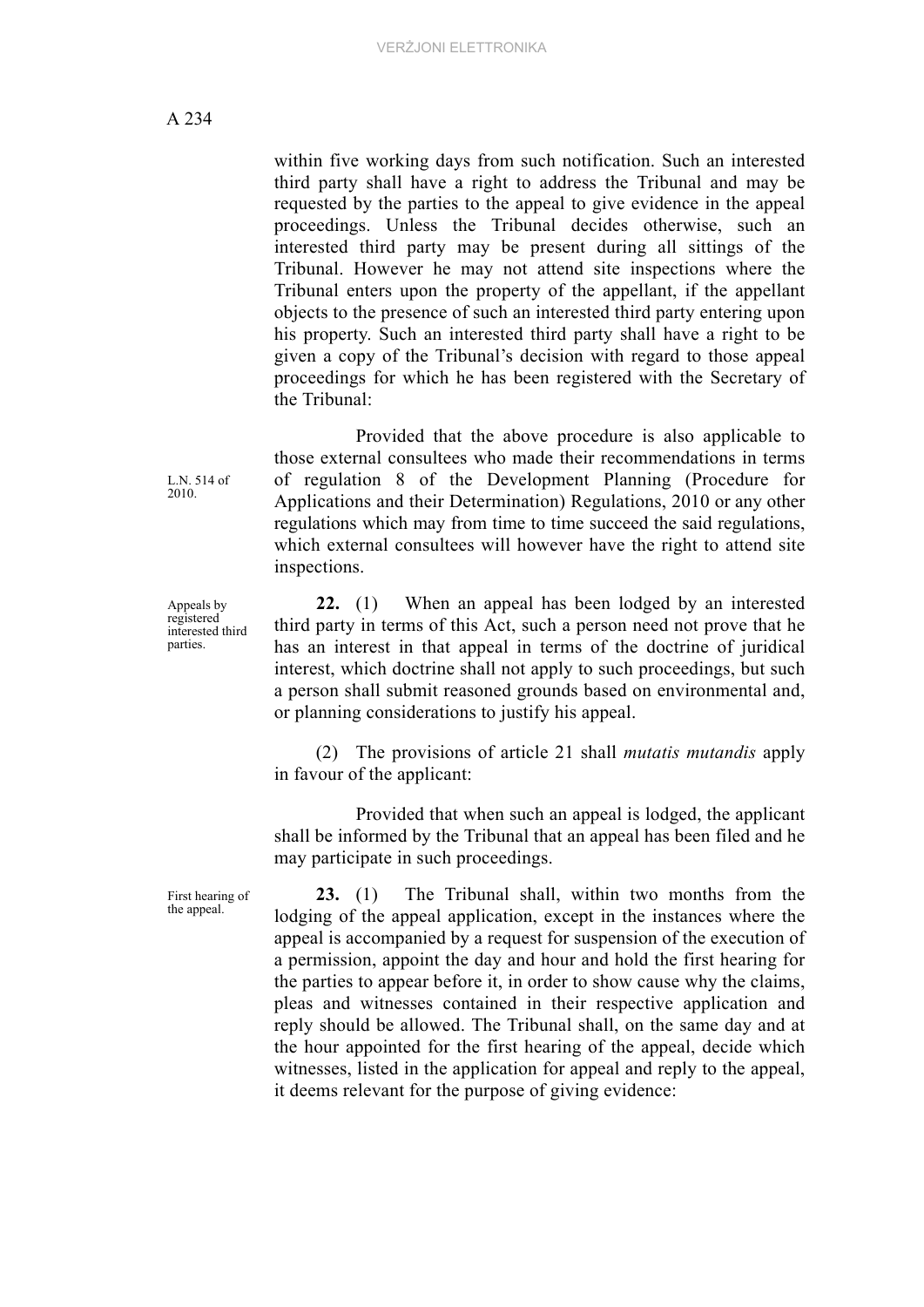who made their recommendations in terms of the Development L.N. 514 of Planning (Procedure for Applications and their Determination)<sup>2010.</sup> Provided that where there is no request for a suspension of the execution of the development as provided in the articles hereunder, advance notice of not less than fourteen days, in such manner as the Tribunal may deem appropriate, shall be given of the first hearing of the Tribunal to the parties, and the interested third parties who registered their interest during the processing of the application before the Planning Authority, and the external consultees Regulations, 2010 or any other regulations which may from time to time succeed the said regulations:

 Provided further that in cases of urgency the said time limit of fourteen days may be abridged by order of the Tribunal, if the Tribunal is satisfied that the party requesting urgency has given a valid reason in writing thereof.

(2) Where the appeal is accompanied by a request for suspension of the execution of a permission, the Tribunal shall notify the parties, hold its first hearing and decide the request within the time-frame stipulated in article 33(2).

24. On the date and time established after the first hearing, the Mode of procedure appellant and the Planning Authority shall appear before the Tribunal  $\frac{\text{procedure}}{\text{before the}}$ Tribunal. and produce such evidence as the Tribunal may have directed.

25. When from the same decision more than one appeal is Multiple appeals lodged by different persons and entities entitled to lodge an appeal in  $\frac{\text{from sam}}{\text{decision}}$ terms of this Act, the Tribunal shall endeavour to ensure that all appeals are heard concurrently and moreover shall endeavour to deliver all its decisions concurrently.

26. All parties may require the production of witnesses not Undeclared indicated in the application to appeal or reply to the appeal whose evidence might be required in view of evidence given or produced by other witnesses. Such witnesses shall be authorised to give evidence, provided that prior approval of the Tribunal is obtained, which approval lies within the sole discretion of the Tribunal.

27. After the production of evidence is concluded, the Tribunal Final shall give the appellant and the Planning Authority an opportunity to submissions. make their final submissions:

Provided that when the applicant is not the appellant, the applicant shall also have a right to make final submissions.

28. The Tribunal may adjourn to another date any hearing of Postponement the appeal if it is satisfied that any of the parties was prevented from of hearing.

from same

witnesses.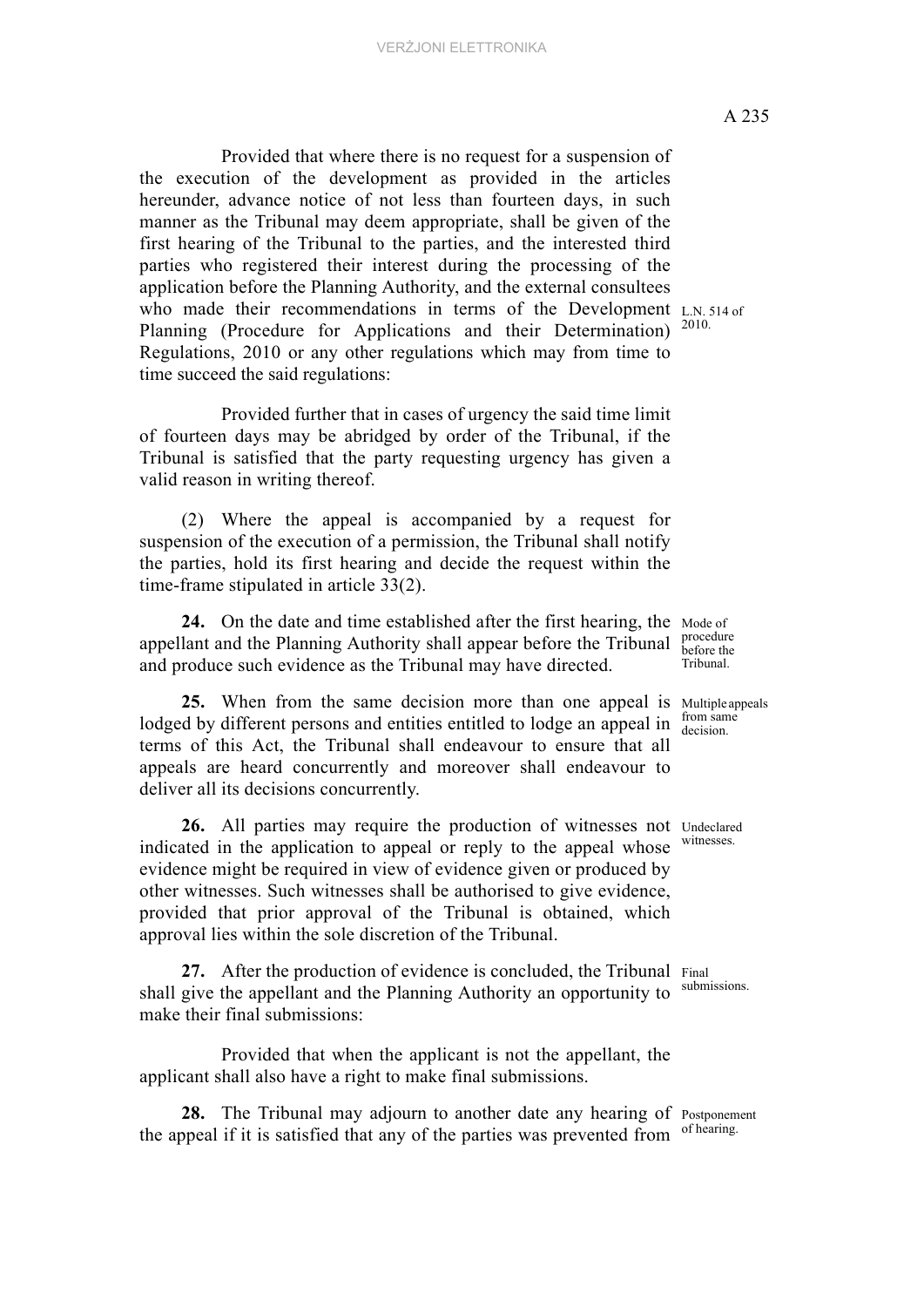appearing before it owing to proven illness or absence from Malta or other similar reasonable cause:

Provided that there shall be no adjournment of the hearing of the appeal in cases where the hearing can proceed with regard to the other parties without causing prejudice to the rights of the party who was prevented from appearing before the Tribunal for the reasons indicated in this article.

**29.** Should a witness duly notified by a summons signed by the Chairperson of the Tribunal fail without just cause to appear before the Tribunal, such person shall be fined by the Tribunal a fine (*multa*) of not less than two hundred euro ( $\epsilon$ 200) and not more than five thousand euro  $(65,000)$ .

Experts. **30.** (1) The Tribunal may require any department or agency of the Government to provide the Tribunal with such information as the Tribunal may deem necessary for the proper execution of its functions.

> (2) The appointment of experts shall be regulated by the following provisions:

(a) the Tribunal may appoint an expert or more than one expert to draw up a report on any matter which the Tribunal deems relevant to the appeal;

(b) where the parties to an appeal agree on the submission of a name of an expert, the Tribunal shall appoint the expert agreed upon by the parties;

(c) where the parties fail to agree upon the appointment of an expert, the Tribunal shall appoint an expert of its own choice.

(3) In the Tribunal's decree appointing an expert, the Tribunal shall:

(a) state the object of the appointment;

(b) fix the day and time when the expert is to conduct an inspection *in faciem loci* where necessary;

(c) give directions for the guidance of the expert in the execution of his task, where necessary;

(d) establish a date by which the expert should draw up a report;

Failure of witness to appear.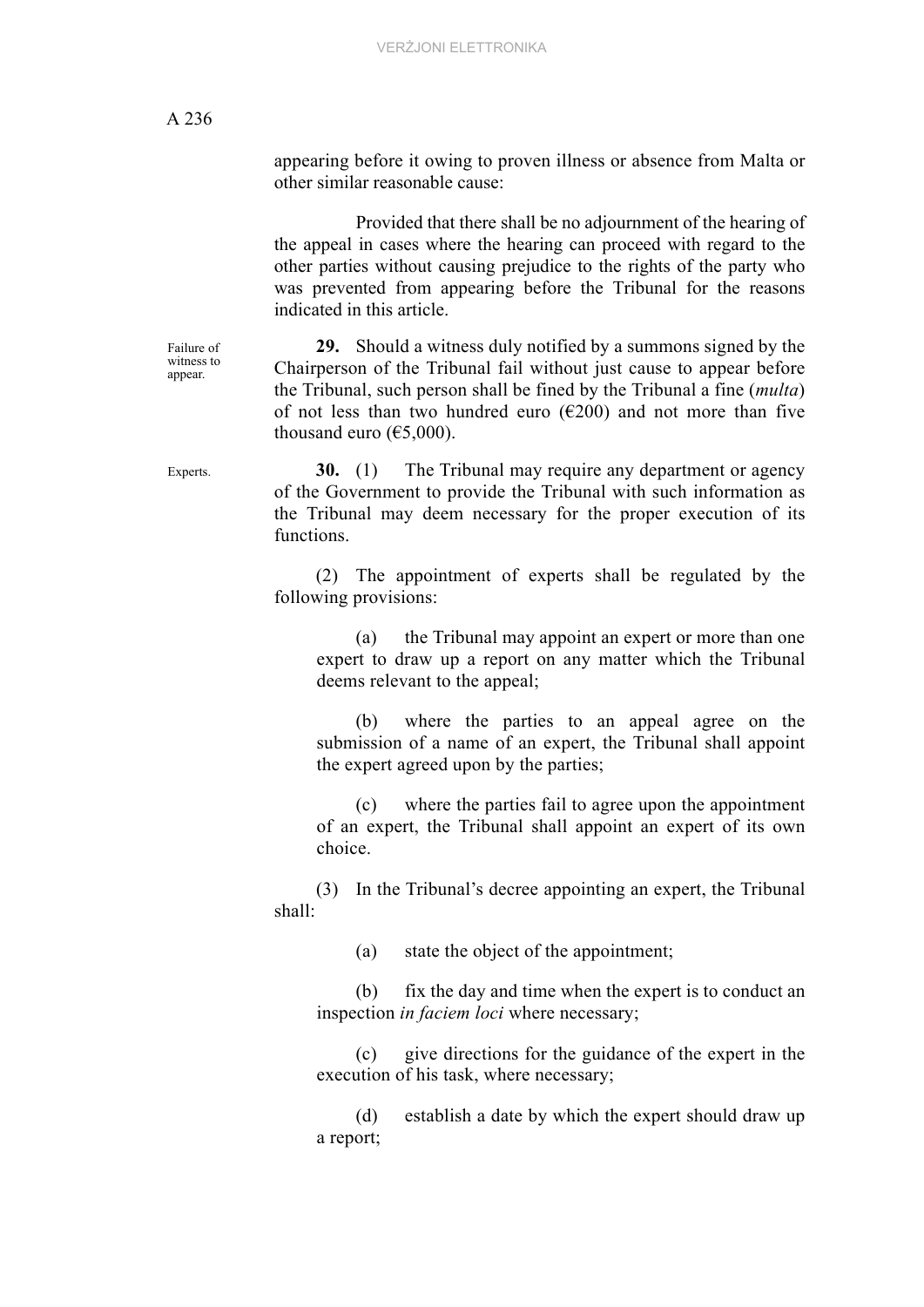(e) state which party is to bear the expenses of such an expert.

(4) The Tribunal may, at any time, order the expert to return the records of the appeal that are in his possession. In case of noncompliance with the Tribunal's order, the expert shall, without prejudice to any other proceedings which may be instituted against him, be guilty of contempt of the Tribunal's order.

(5) The Tribunal may order the expert to attend the hearings of the appeal and to place to the witnesses any questions he may deem necessary or relevant to enable him to draw up his report.

(6) The expert shall be served with a copy of all the documentation contained in the appeal file.

(7) An expert may be challenged by any of the parties to an appeal on good cause being shown to the Tribunal, as stated in the Code of Organization and Civil Procedure.

(8) The report of the expert shall indicate the enquiries carried out by the expert and his findings together with the grounds for such findings.

(9) The rules applicable to referees in the Code of Cap. 12. Organization and Civil Procedure shall *mutatis mutandis* apply to experts appointed by the Tribunal.

31. The Tribunal shall have the power to confirm, revoke or Power to alter the decision appealed from and give such directions as it may  $\frac{\text{conform}}{\text{or alter}}$ deem appropriate:

Provided that the Tribunal may, according to circumstances, and before confirming, revoking or altering the decision, request the applicant to submit fresh documents and plans, in which case the Tribunal shall give reasons for such a request, provided that the substance of the matter as presented before the Planning Authority shall not change. The Tribunal, where it deems that the substance of the matter as presented before the Planning Authority shall change, may give such directions as it may deem appropriate in the circumstances with respect to the respective claims by redirecting the documents and plans to be decided upon again by the Planning Authority.

32. In the absence of any rules on any matter, the Tribunal may Tribunal may regulate its own procedure.

regulate its own procedure.

confirm, revoke decisions.

Cap. 12.

A 237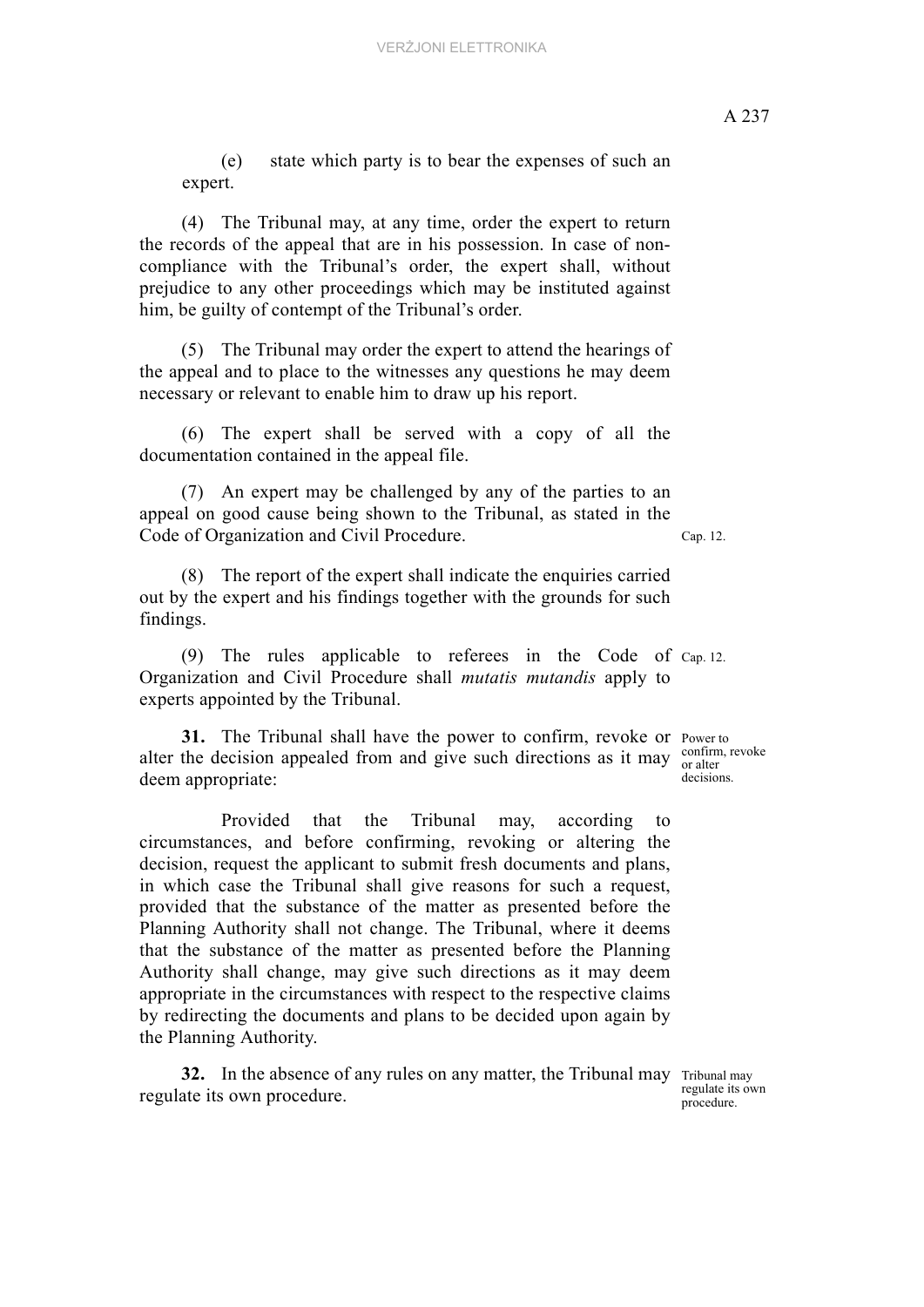### **PART IV Decisions of the Tribunal related to decisions taken by the Planning Authority**

Suspension of development.

**33.** (1) The Tribunal may, at the request of the appellant, which request may only be made by an application lodged concurrently with the application for the appeal, suspend through a partial decision, in whole or in part, the execution of any permit, pending a decision being delivered by the said Tribunal, under those terms, conditions and other measures as it may deem fit:

Provided that the Tribunal may not grant a suspension of the execution of a permit in relation to an application, for a development which, in the opinion of the Minister responsible for the Planning Authority, is of strategic significance or of national interest, related to any obligation ensuing from a European Union Act, affects national security or affects the interests of the Government and, or other governments. This proviso is not applicable to applications relating to development or installations which are subjected to an environmental impact assessment (EIA) and, or integrated pollution prevention and control (IPPC) matters.

(2) The Tribunal shall hold its first hearing and shall deliver a decision with respect to the suspension or otherwise of the permit, within thirty days from the receipt of the application.

(3) The Tribunal shall not suspend the execution of such a permit unless it is satisfied, after hearing all the parties, that unless the execution of the permit is suspended the prejudice that would be caused would be disproportionate when compared with the prejudice caused by the staying of the actual execution of the permit. It shall also not suspend the execution of such a permit if it is satisfied, after hearing all the parties, that the development may be easily removed or reversed or that the request is frivolous or vexatious.

(4) The Tribunal shall give reasons justifying its decision to suspend the execution of the permit or otherwise.

(5) The Tribunal shall not suspend the execution of such a permit for more than:

(a) three months from the date of the first hearing of the appeal before the Tribunal in the case of an application not being one described in paragraph (b);

(b) one month from the date of the first hearing of the appeal before the Tribunal, in the case of an application subjected to an environmental impact assessment (EIA) and, or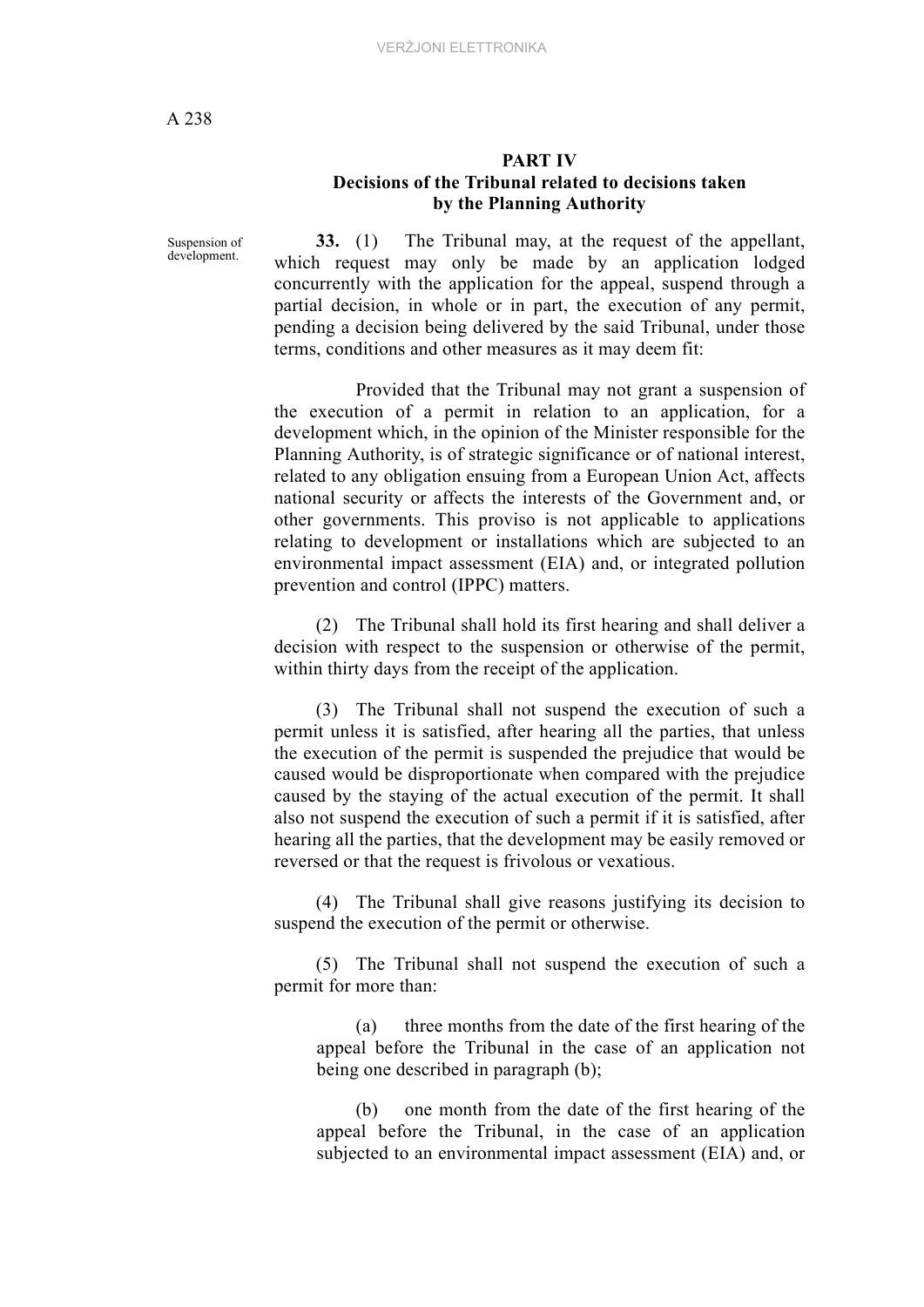to an integrated pollution prevention and control (IPPC) permit, which in the opinion of the Minister responsible for the Planning Authority is of strategic significance or of national interest, related to any obligation ensuing from a European Union Act, affects national security or affects the interests of the Government and, or of other governments.

(6) The suspension order shall be deemed to have elapsed *ipso jure* after the lapse of the periods indicated in sub-article (5).

34. The Tribunal shall, whenever the execution of a permit has Decision on the been suspended, grant its final decision on the merits of the appeal:

 (a) within three months from the date of the first hearing of the appeal;

(b) within one month from the date of the first hearing of the appeal in the case of an application subjected to an environmental impact assessment (EIA) and, or to an integrated pollution prevention and control (IPPC) permit which in the opinion of the Minister is of strategic significance or of national interest, related to any obligation ensuing from a European Union Act, affects national security or affects the interests of the Government and, or of other governments.

**35.** The Tribunal shall:

(a) whenever a request for suspension of the execution suspension has of a permit has not been made, grant its final decision on the  $\frac{\text{been m}}{\text{upheld}}$ merits of the appeal within one year from the first hearing of the appeal which period may be extended only once by a further period of six months in exceptional cases, in the interests of justice;

(b) whenever a request for suspension of the execution of a permit has not been upheld, grant its final decision on the merits of the appeal within one year from the partial decision, which period may be extended once by a further period of six months in exceptional cases in the interests of justice;

(c) in relation to appeals from special summary proceedings applications, grant its final decision on the merits of the appeal within three months from the first hearing of the appeal:

Provided that in the event that the original period is extended as above stated, no evidence or submissions shall be lodged during the extension period:

Decision on the merits when no request for been made or

merits when the execution of a permit has been suspended.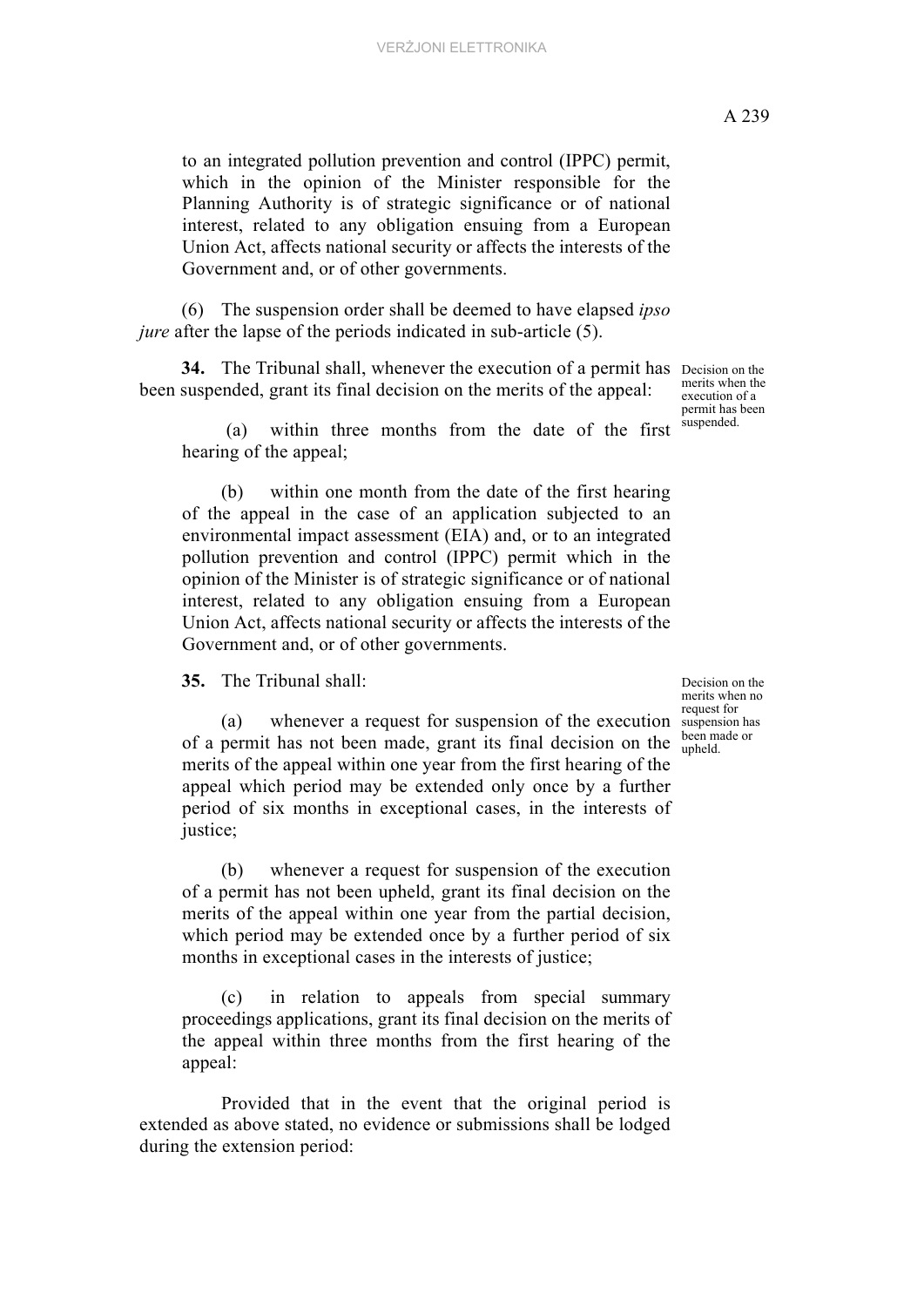Provided further that in the event that a final decision is not granted within the time-frames above indicated, the appeal shall be assigned by the Secretary to another panel.

Appeals from enforcement notices.

**36.** (1) On any appeal by any person who feels aggrieved by any stop or enforcement notice served on him in terms of articles 97, 98 and 99 of the Development Planning Act, 2016, the Tribunal:

(a) if satisfied that a permission was granted under the Development Planning Act, 2016, or under any other law which preceded the Development Planning Act, 2016, regulating the activity in question or building permits, for the activity or the development to which the notice relates, or that no such permission was required in respect thereof, as the case may be, and that the conditions subject to which such permission was granted have been complied with, shall quash the notice to which the appeal relates or such part thereof in respect of which the Tribunal is satisfied as aforesaid;

(b) in any other case, shall dismiss the appeal:

 Provided that the Tribunal shall order the Planning Authority to modify the notice accordingly if it considers that not all the listed illegalities in the detailed description contained in the notice are illegal or that some illegalities have been removed.

(2) If before an appeal is lodged or during the pendency of an appeal, the appellant or any other person submits to the Planning Authority an application for a development permission regarding the activity and, or development mentioned in the notice, the Tribunal shall dismiss the appeal if it is satisfied that the said application is intended to regularise the activity and, or development mentioned in the notice.

(3) Where an appeal is dismissed as provided in sub-article (2), the provisions of article 97(8) of the Development Planning Act, 2016, shall apply.

(4) The Tribunal may correct any defect or error in the enforcement notice, which might otherwise even render it invalid, provided that the appellant shall be given sufficient time to prepare and put forward his case.

(5) The Tribunal shall, in relation to appeals from enforcement notices grant its final decision on the merits of the appeal within one year from the first hearing, which period may be extended only once by a further period of six months in exceptional cases, in the interests of justice: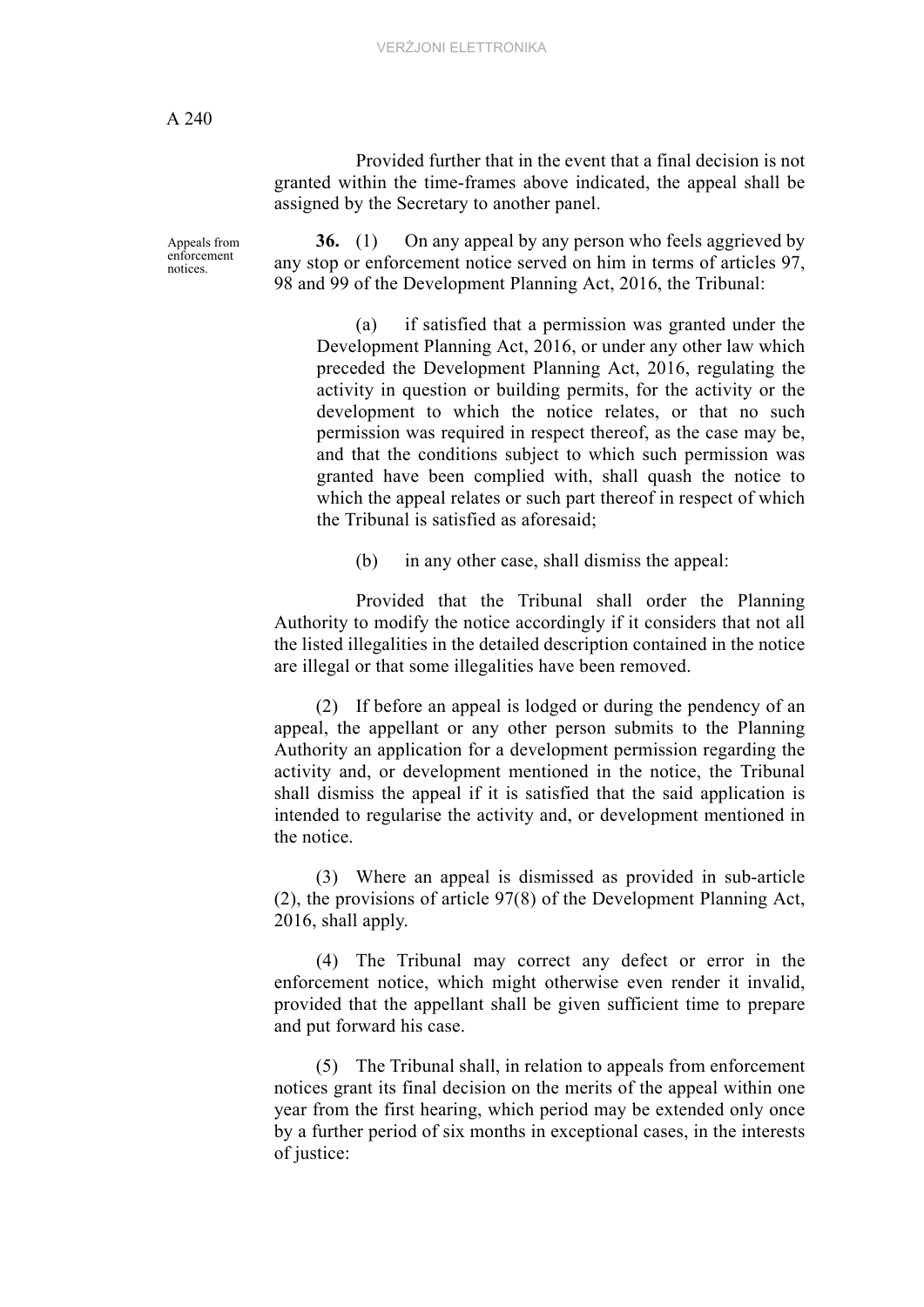Provided that in the event that the original period is extended as above stated, no evidence or submissions shall be lodged during the extension period:

Provided further that in the event that a final decision is not granted within the time-frames above indicated, the appeal shall be assigned by the Secretary to another panel.

a conservation order has been issued in terms of article  $57(11)$  of the orders. **37.** On any appeal by any person who feels aggrieved by any decision of the Executive Council whereby a scheduling order and, or Development Planning Act, 2016, the Tribunal shall either revoke, modify or confirm the order.

**38.** (1) The decisions of the Tribunal shall be binding on the Provisions Planning Authority, external consultees, registered interested third applicable parties and any other person and, or entity affected by the decision, if they are supported by the opinion of two of its members, and the dissenting member, if any, may express his opinion separately.

(2) All decisions of the Tribunal shall be delivered in public and shall be published as soon as practicable after the sitting at which they are given.

**39.** The decisions of the Tribunal shall be final and no appeal Appeals from shall lie therefrom, except on a point of law decided by the Tribunal  $\frac{\text{decisons}}{\text{Tribunal}}$ or on any matter relating to an alleged breach of the right of a fair hearing before the Tribunal.

40. The Tribunal shall indicate, with sufficient clarity, the Tribunal to grounds on which it bases its decisions.

41. Although it shall not be necessary for the Tribunal in its specific and decision to deal with every point raised in argument, a submission  $\frac{\text{express}}{\text{considerations}}$ that would, if accepted, be decisive for the outcome of the case, shall require a specific and express consideration.

42. The Tribunal may deem an appeal as abandoned if the Appeals deemed appellant shows no interest in the appeal submitted by him. Failure of  $_{\text{abang}}^{\text{to be}}$ the appellant to appear before the Tribunal on two consecutive sittings without good cause shall be deemed to signify that the appellant has no interest in the appeal.

43. The Tribunal may impose a fine of two thousand and five Frivolous or hundred euro ( $\epsilon$ 2,500) on the appellant in such cases where it declares  $\frac{V}{\text{expeals}}$ an appeal to be frivolous or vexatious and in such cases the Tribunal's decision shall be final without any redress before the Court of Appeal (Inferior Jurisdiction).

Appeals from scheduling and conservation

applicable to all

decisions of the

indicate the grounds of its decision.

express

abandoned.

vexatious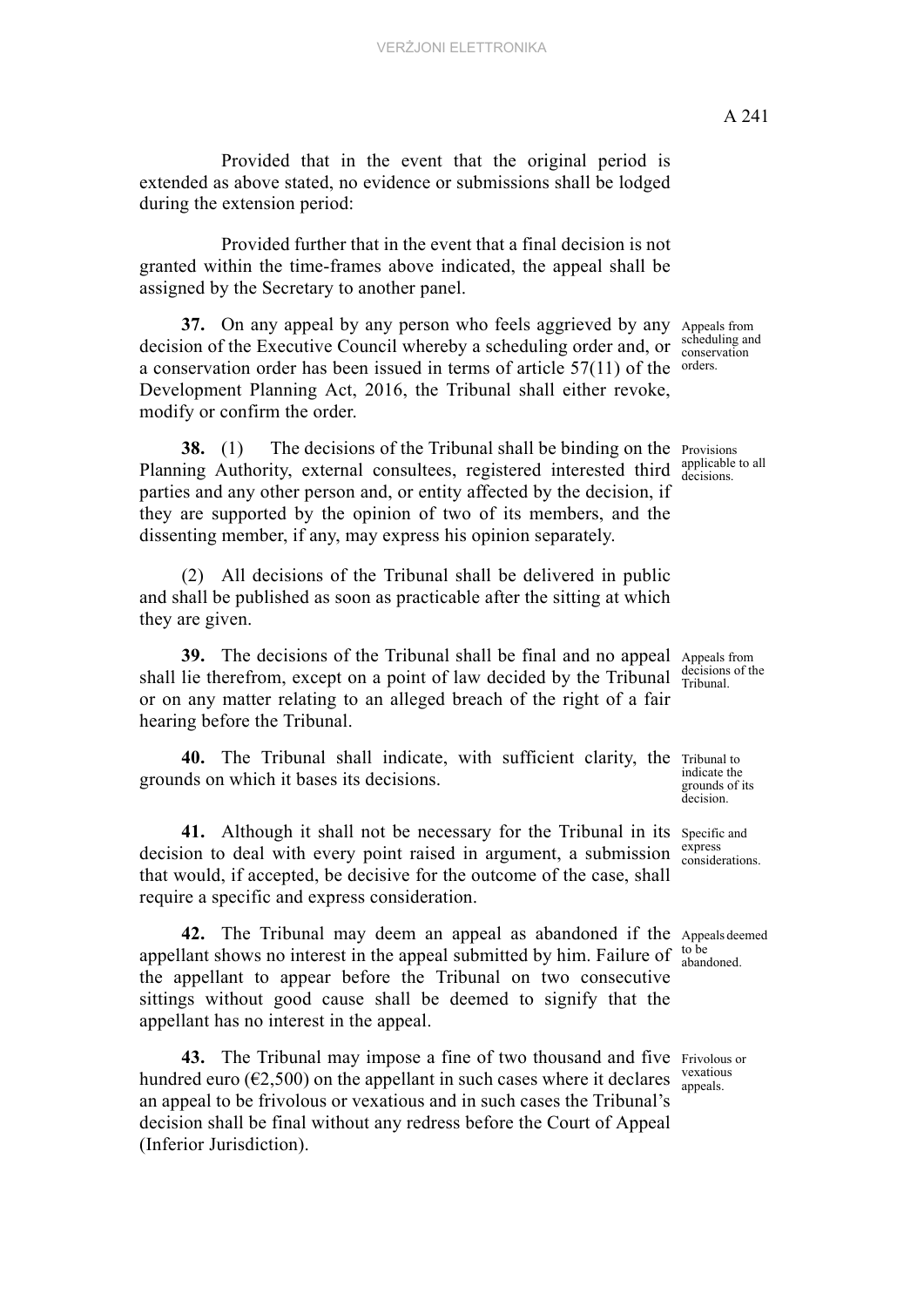such inspection shall be at the charge of the appellant.

#### A 242

Fees for site inspections.

Penalties, fees and contributions.

**45.** (1) If the Tribunal decides to grant a permit, or to modify a decision taken by the Authority, it may impose a penalty, the payment of fees and contributions and, or other conditions, which the Tribunal shall deem appropriate. The funds accrued from such penalties, fees and contributions shall be collected and administered by the Planning Authority.

**44.** The Tribunal may impose such fees as it deems proper on the party making a request for the carrying out of site inspections. Should the Tribunal decide to hold such inspection on its own motion,

(2) The Planning Authority shall issue the permission or comply with the decision of the Tribunal within one month from the Tribunal's decision, or, if in the Tribunal's decision a condition has been imposed or a penalty, payment of a fee or contribution is imposed, within one month from compliance by the appellant with such condition or payment of such penalty, fee or contribution imposed by the Tribunal in its decision.

**46.** (1) The Tribunal may, at any stage of the proceedings, at the request of any of the parties, until the decision is delivered, after hearing the parties where necessary, order the substitution of any act or permit any written pleading to be amended, either by adding or striking out the name of any party and substituting another name therefor, or by correcting any mistake in the name or in the character of the parties, or by correcting any other mistake or by causing other submission of fact or of law to be added even by separate note, provided that no such substitution or amendment shall affect the substance either of the action or of the defence on the merits of the case.

(2) Any administrative omission or mistake in an act may, until the Tribunal shall have delivered its decision, be remedied by the Tribunal of its own motion.

(3) The Tribunal may, upon the application of any of the parties to be served on the other appellate parties, amend at any time, by a decree, any error of calculation incurred in the decision.

(4) The Tribunal shall not be debarred from correcting any error in the wording of the decision, or from altering any expression which is equivocal, or which may be construed differently from that evidently intended by the Tribunal, provided that an application is made to that effect within twenty days from the date when the decision is published, and in such case, the time allowed by this Act for entering an appeal before the Court of Appeal (Inferior Jurisdiction) from any decision so amended, shall commence to run

Power of Tribunal to order or permit amendment of written pleadings.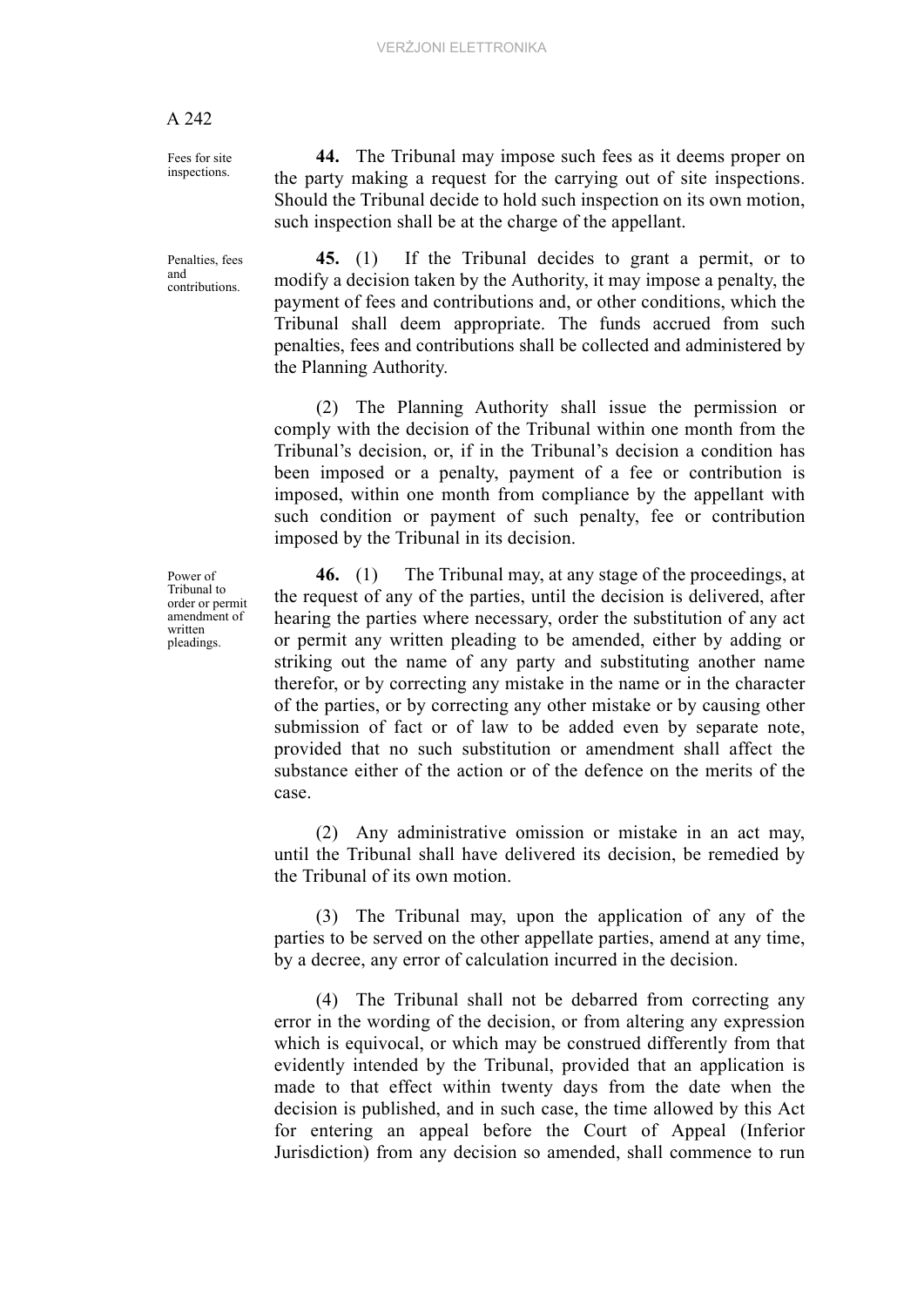from the date of the notification of the decree given on the demand for the amendment.

### **PART V**

# **Proceedings before the Tribunal related to decisions taken by the Environment and Resources Authority**

47. (1) Any aggrieved party may appeal to the Tribunal in Appeal to the accordance with the provisions of the Environment Protection Act,  $\frac{1 \text{p} \cdot \text{p} \cdot \text{p}}{3 \text{p} \cdot \text{p} \cdot \text{p}}$ 2016, and any regulations made thereunder, and any person may the provisions appeal any decision of the Environment and Resources Authority only Environment in relation to environment assessments, access to environmental Protection Act. information and the prevention and remedying of environmental damage.

Tribunal in of the

(2) An appeal to the Tribunal may be filed on any ground including:

- (a) that a material error as to the facts has been made;
- (b) that there was a material procedural error;
- (c) that an error of law has been made;

(d) that there was some material illegality, unreasonableness, ineffective or insufficient consideration of adverse effects, or lack of proportionality.

(3) The effect of a decision to which an appeal relates shall not, except where the Tribunal or the Court of Appeal, as the case may be, so orders, be suspended in consequence of the bringing of the appeal:

Provided that in the case of an appeal from the approval or partial approval of a potentially irreversible action or an action that may potentially be of significant damage to the environment, the approval may be suspended by the Tribunal pending a final decision by the Tribunal if the said Tribunal deems that this would be in the interest of avoiding any likely significant or irreversible effects or implications on the environment or for similarly justified reasons.

(4) The right of appeal to the Tribunal shall be competent to any party aggrieved by the decision without the need to prove its interest in the matter.

(5) The provisions relating to the publication and communication of applications, submissions and decisions by the Authority shall apply *mutatis mutandis* to the decision of the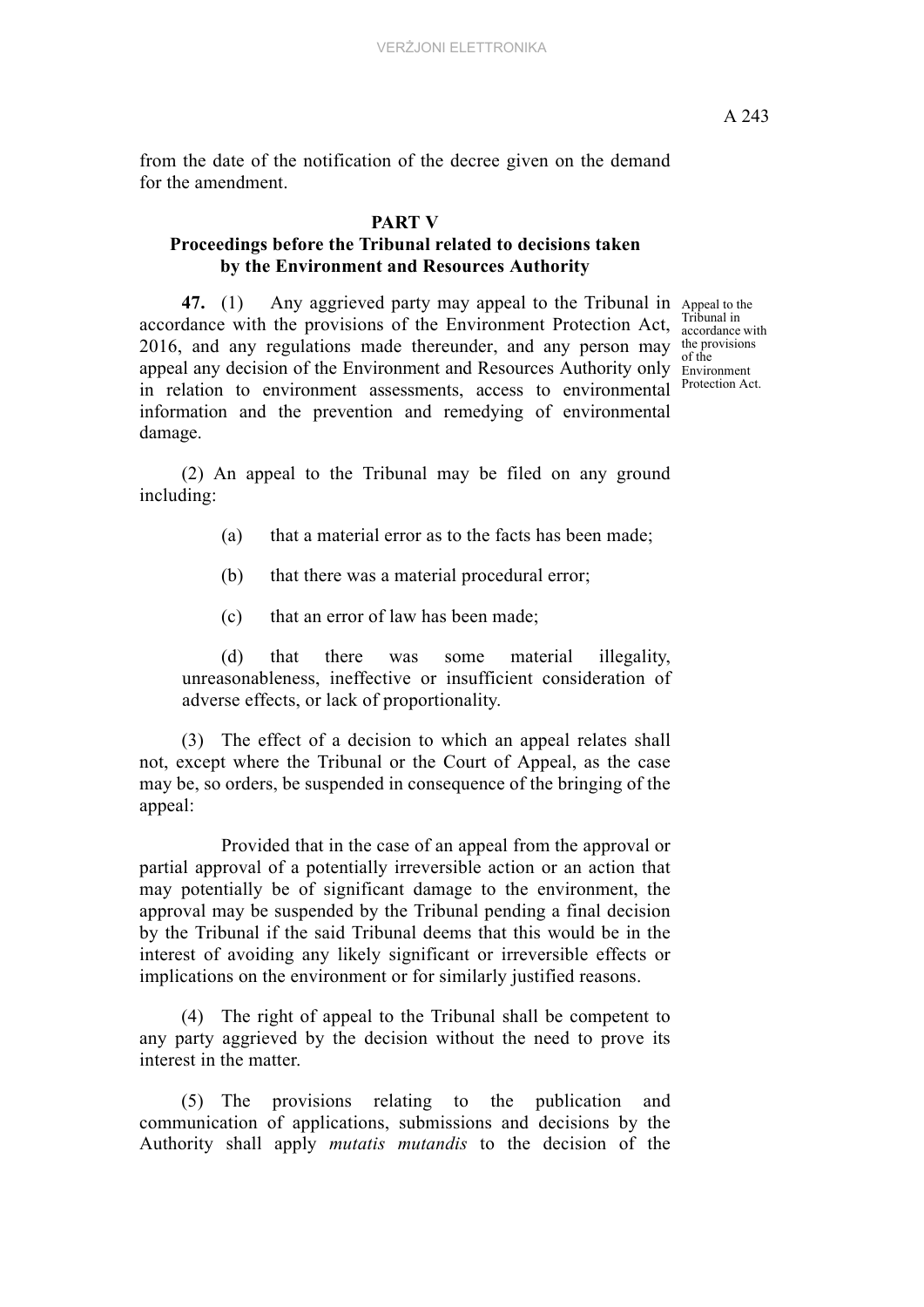Tribunal, over and above the procedures set out in this article.

(6) In order to further the effectiveness of the provisions of this article, the Authority shall ensure that practical information is made available to the public on access to the relevant procedures.

(7) All parties involved in the appeal may file a request before the Tribunal to see the acts of the Authority at any time before the sitting of the Tribunal.

(8) If an appeal has been lodged with the Tribunal by any party other than the applicant, and the applicant submits a request for reconsideration, the proceedings before the Tribunal shall be suspended until the request for the reconsideration has been determined and a copy of the decision has been submitted to the Tribunal by the Authority, and any time periods established under the provisions of this Act in relation to the proceedings before the Tribunal shall commence from the date of receipt by the Tribunal of the decision on the request for reconsideration and the appellant shall, within a period of thirty days, from notification of the decision on the request for reconsideration, amend his appeal or make further submissions to the Tribunal, if he deems it necessary.

(9) When an appeal has been lodged with the Tribunal by any party other than the applicant in terms of this Act, such a person need not prove that he has an interest in that appeal in terms of the doctrine of juridical interest, which doctrine shall not apply to such proceedings, but such a person shall submit reasoned grounds based on environmental considerations to justify his appeal.

(10) The Tribunal shall, within two months from the lodging of the appeal application, except in the instances where the appeal is accompanied by a request for suspension of the execution, appoint the day and hour and hold the first hearing for the parties to appear before it, in order to show cause why the claims, pleas and witnesses contained in their respective application and reply should be allowed. The Tribunal shall, on the same day and at the hour appointed for the first hearing of the appeal, decide which witnesses, listed in the application for appeal and reply to the appeal, it deems relevant for the purpose of giving evidence:

Provided that where there is no request for a suspension of the execution as provided in the articles hereunder, advance notice of not less than fourteen days, in such manner as the Tribunal may deem appropriate, shall be given of the first hearing of the Tribunal to the parties, and the interested parties, and the external consultees who made their recommendations: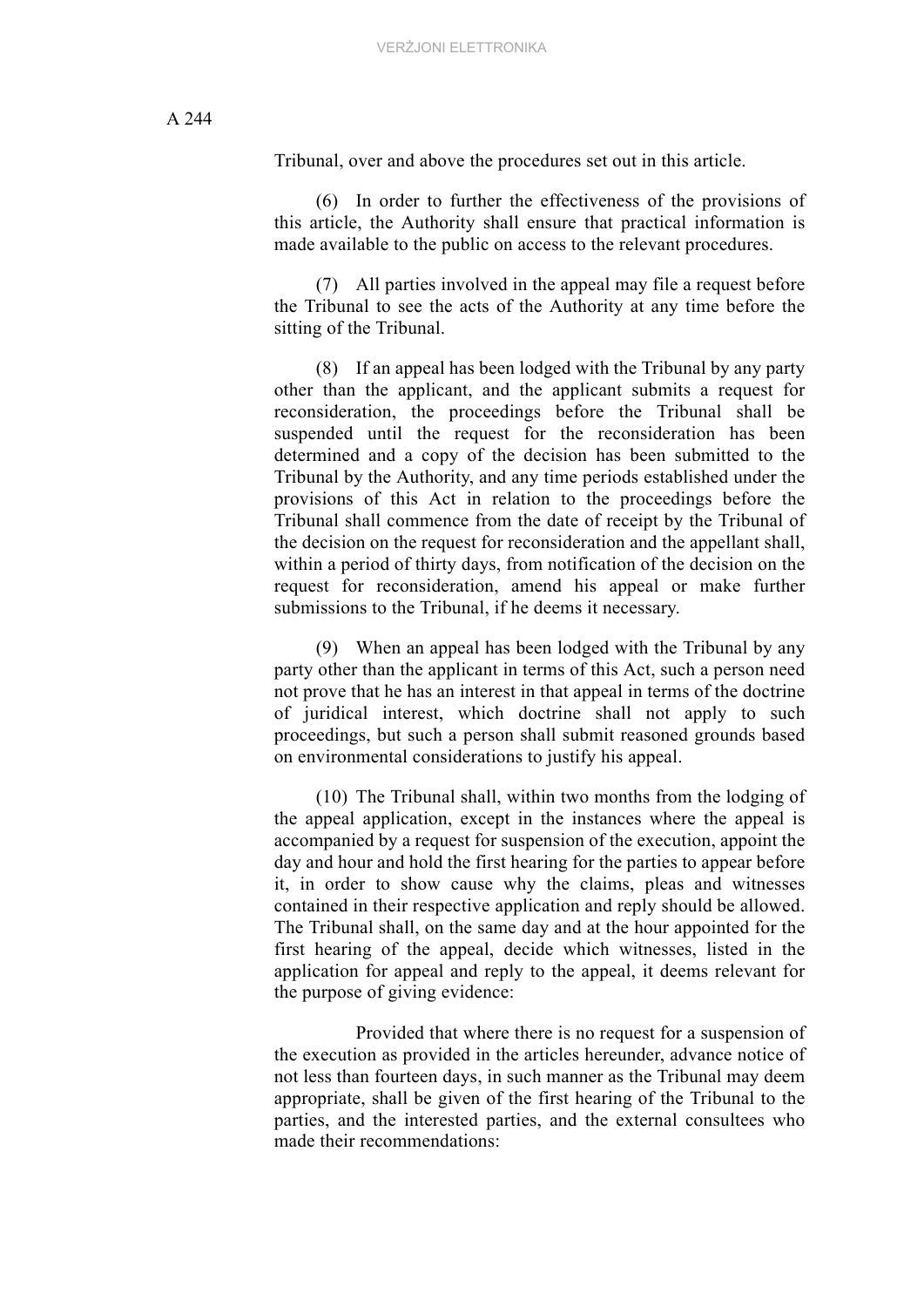(11) The provisions of articles 12, 13(1) and (3), 14, 15, 16, 17, 18, 20, 23(2), 24, 25, 26, 27, 28, 29, 30, 31, 32, 39, 40, 41, 42, 43, 44, 45 and 46 shall apply *mutatis mutandis* to the appeals filed under this Part of this Act, and all references to the Planning Authority in such articles shall be construed as a reference to the Environment and Resources Authority.

48. (1) When appeals are filed by any person who feels Appeals from aggrieved by an order served on him in accordance with article 76 of  $\frac{\text{stop orders}}{\text{compliance}}$ the Environment Protection Act, 2016, the Tribunal:

stop orders and orders.

(a) if satisfied that a permit was granted under the Environment Protection Act, 2016, or under any other law which was in force before the Environment Protection Act, 2016, and which regulated the activity in question, for the activity to which the order relates, or that no authorisation was required in respect thereof, as the case may be, and that the conditions subject to which such authorisation was granted have been complied with, shall quash the order to which the appeal relates or such part thereof in respect of which the Tribunal is satisfied as aforesaid;

(b) in any other case, shall dismiss the appeal:

Provided that the Tribunal shall direct the Environment and Resources Authority to modify the order if it considers that not all of the illegalities listed in the detailed description in the order are illegal or if some of the illegalities have been removed.

(2) If before an appeal is lodged or during the pendency of such appeal, the appellant or any other person submits to the Environment and Resources Authority an application for an authorisation regarding the activity mentioned in the order, the Tribunal shall dismiss the appeal if it is satisfied that the said application is intended to regularise the activity mentioned in the order.

(3) Where an appeal is dismissed in accordance with subarticle  $(2)$ , the provisions of article 76(12) of the Environment Protection Act, 2016, shall apply.

(4) The Tribunal may correct any defect or error in the stop order even if had it not been for the correction such would render it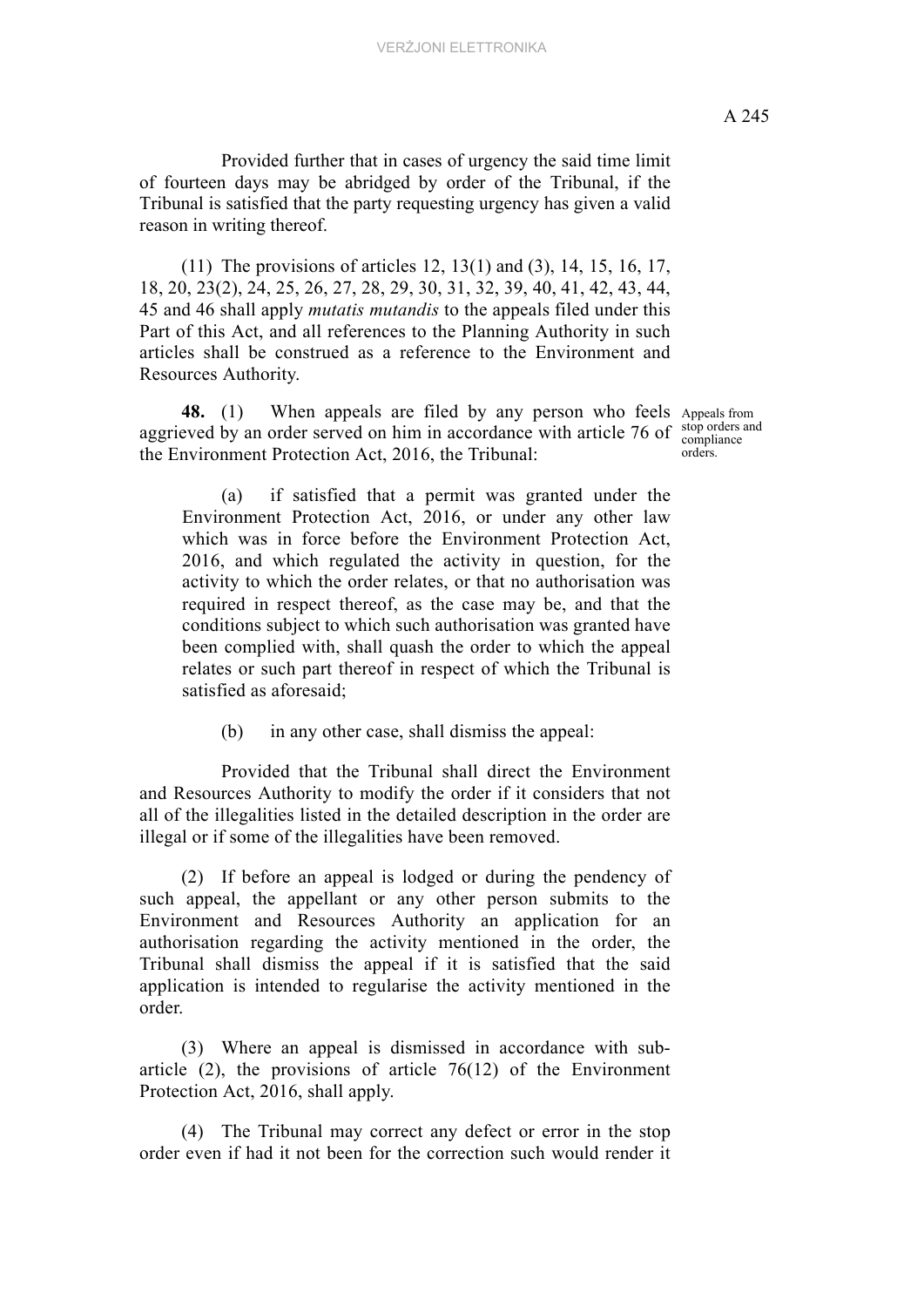invalid, provided that the appellant shall be given sufficient time to prepare and put forward his case.

(5) The Tribunal, in respect of appeals from stop orders, shall give its final decision on the merits of the appeal within one year from the date of the first hearing which period may be extended only once for a period of six months in exceptional cases in the interest of justice:

Provided that if the original period is extended as declared above, no evidence or submissions shall be put forth within the period of extension:

Provided further that if a final decision is not delivered within the deadlines indicated above, the appeal shall be assigned by the Secretary to another panel.

**49.** (1) When an appeal is filed by any person who feels aggrieved by a decision of the Authority, in accordance with the provisions of article 69 of the Environment Protection Act, 2016, the Tribunal shall revoke or modify the order, or dismiss the appeal.

(2) Where the Tribunal decides to remove the designation of protection from a protected area or reduce the level of protection afforded to an area that has been designated as protected, the Tribunal shall request the approval of the Minister responsible for the Environment and Resources Authority and the period for the lodging of an appeal from the decision of the Tribunal to the Court of Appeal shall continue to run from the date in which the Tribunal informed the appellant with the approval of the Minister.

#### **PART VI Appeals from decisions of the Tribunal**

**50.** (1) Saving the provisions of article 39, an appeal from decisions of the Tribunal shall lie to the Court of Appeal constituted in terms of article 41(6) of the Code of Organization and Civil Procedure, on points of law.

(2) The appellant in front of the Tribunal and all other persons who participated in the appeal may appeal from decisions of the Tribunal.

**51.** An appeal from a partial decision of the Tribunal in terms of article 33 may only be filed together with an appeal from the final decision of the Tribunal.

Appeals from decisions regarding protection and conservation orders.

Appeals from decisions of the Tribunal.

Cap. 12.

Appeals from partial decisions of the Tribunal.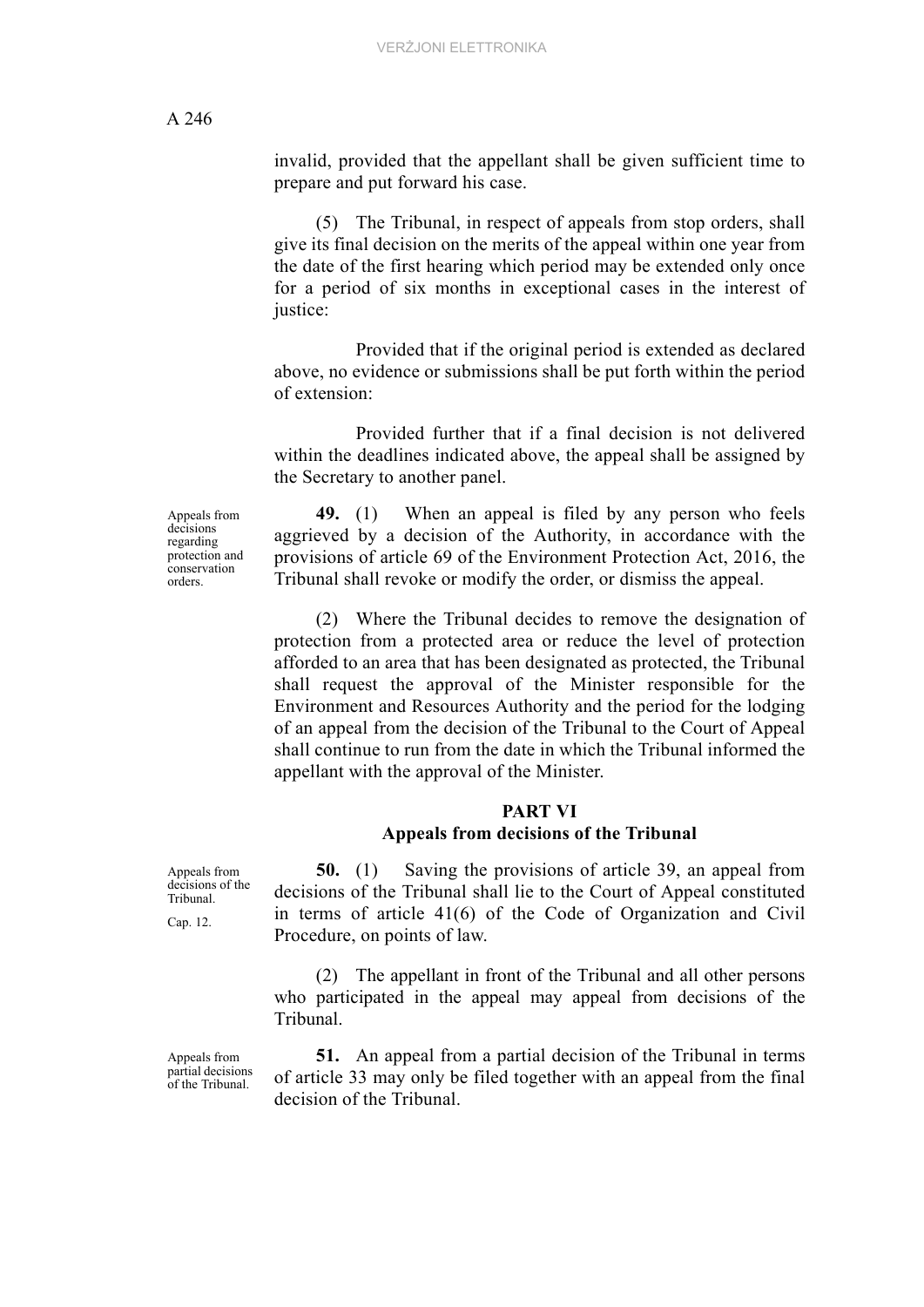52. An appeal to the Court of Appeal (Inferior Jurisdiction) Time-frame for by the rules of court made under article 29 of the Code of Cap. 12. shall be submitted within twenty days from when the decision of the Tribunal is delivered in public and such an appeal shall be regulated Organization and Civil Procedure.

53. Appeal proceedings before the Court of Appeal (Inferior Legal and Jurisdiction) pursuant to article 49 shall be concluded in a timely  $\frac{Judicial}{and fees}$ with paragraph (b) of item 15 Tariff E in Schedule A to the Code of  $_{Cap. 12}$ manner. Legal and judicial costs and fees in the said proceedings shall be taxed in accordance with paragraph (7) of item 3 of Tariff A and Organization and Civil Procedure.

54. The legal and judicial representation of the Tribunal shall Legal and vest in the Secretary of the Tribunal or in such other person as the  $\frac{Judicial}{Lapresentation}$ Prime Minister may determine for any specific case or class of cases.

**55.** The Tribunal established under the provisions of this Act saving. respectively established under the provisions of the Environment and Cap. 504. shall perform and succeed all the functions, assets, rights, liabilities and obligations of the Environment and Planning Review Tribunal Development Planning Act.

Passed by the House of Representatives at Sitting No. 338 of the 9th December, 2015.

> ANĠLU FARRUGIA *Speaker*

RAYMOND SCICLUNA *Clerk of the House of Representatives* A 247

appeals from decisions of the Tribunal.

judicial costs

judicial